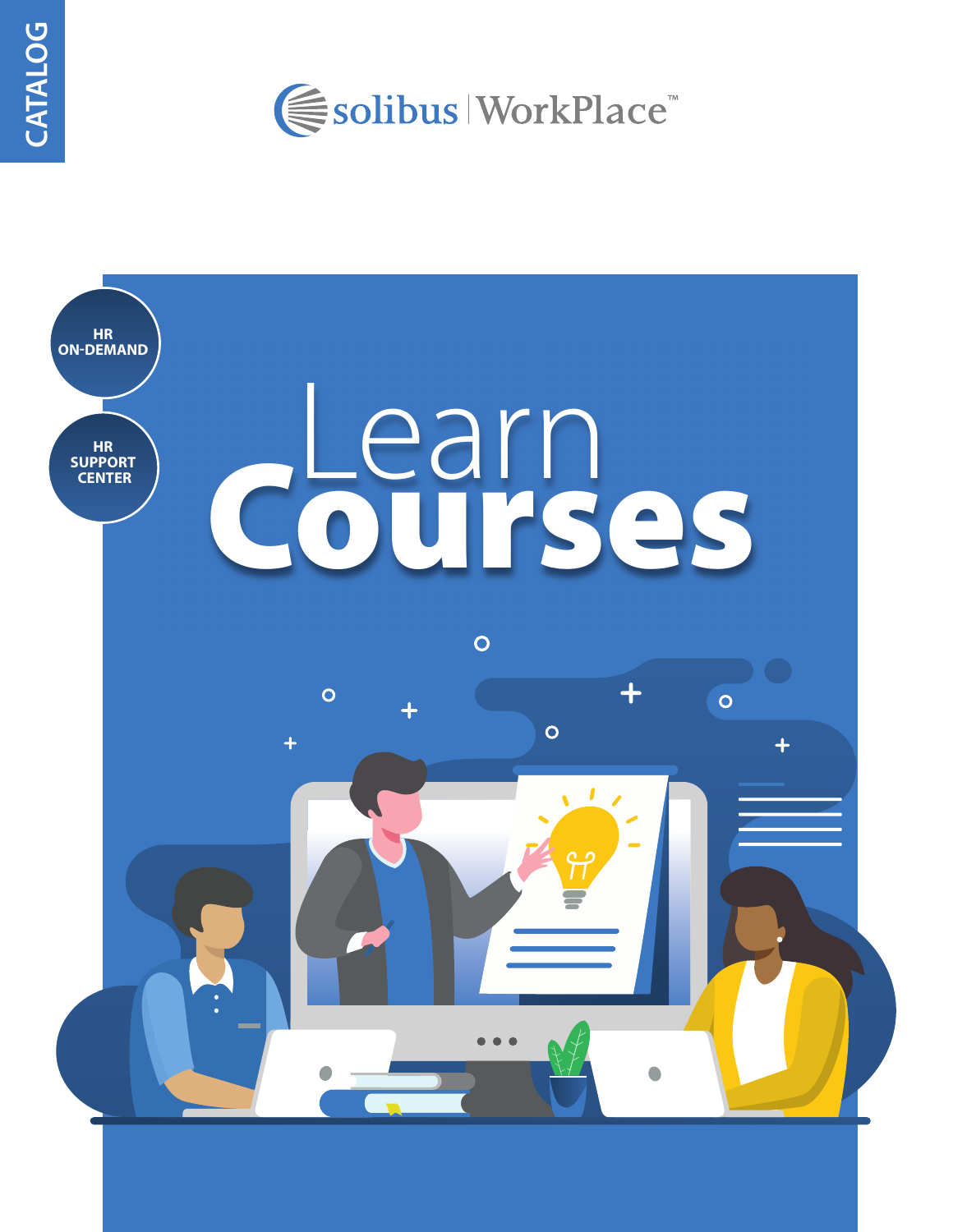## **Table of Contents**

|    | <b>HARASSMENT</b><br>Diversity<br>Harassment                                                                                  | 15 <sub>l</sub> | <b>HUMAN RESOURCES</b><br>Leadership<br>Performance Management<br>Wellness                      |
|----|-------------------------------------------------------------------------------------------------------------------------------|-----------------|-------------------------------------------------------------------------------------------------|
|    | <b>COMPLIANCE &amp; LEGAL</b><br><b>Employment Law</b><br>Ethics<br>HR Compliance<br>Leaves of Absence                        |                 | <b>COMPUTER &amp; IT</b><br>Cybersecurity<br><b>CUSTOMER SERVICE</b><br><b>Customer Service</b> |
| U6 | <b>ENVIRONMENT &amp; CLIMATE</b><br><b>Environmental Compliance</b><br><b>Hazard Communications</b><br><b>Hazardous Waste</b> |                 | PROFESSIONAL DEVELOPMENT<br>Meetings<br>Workplace Skills                                        |



### **WORKPLACE SAFETY**

OSHA & General Safety Personal Protective Equipment (PPE) Personal Safety **Transportation** Workplace Safety

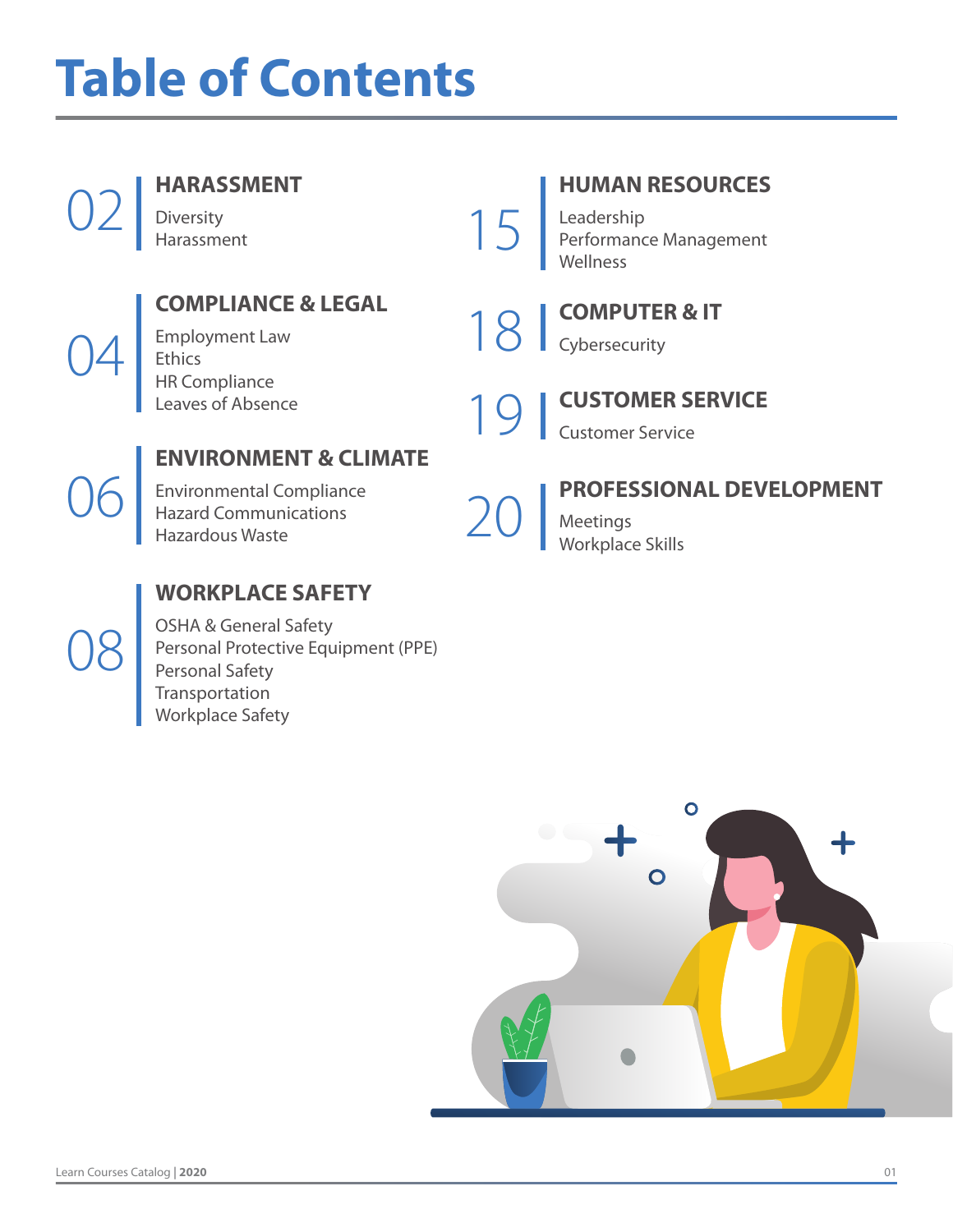## **Harassment**

## **Diversity**

#### **A Manager's Guide to Diversity, Inclusion,and Accommodation**

Duration: 30 minutes | Languages: English Target Audience: Managers

#### **Diversity on the Job: The Importance of Diversity and the Changing Workplace**

Duration: 60 minutes | Languages: English Target Audience: Employees

#### **Global Diversity**

Duration: 30 minutes | Languages: English Target Audience: Employees

#### **Maintaining a Cohesive Multi-generational Workforce**

Duration: 25 minutes | Languages: English Target Audience: Managers

#### **Managing Multi-generational Employees**

Duration: 22 minutes | Languages: English Target Audience: Managers

#### **Managing Workforce Generations: Working with a Multi-generational Team**

Duration: 60 minutes | Languages: English Target Audience: Managers

### **Harassment**

#### **Bullying and Hazing on Campus**

Duration: 35 minutes | Languages: English Target Audience: Employees

#### **Bullying and Violence in the Workplace**

Duration: 30 minutes | Languages: English Target Audience: Employees

#### **Preventing Harassment in the Global Workplace – Employee Edition**

Duration: 30 minutes | Languages: English Target Audience: Employees

#### **Preventing Harassment in the Global Workplace – Manager Edition**

Duration: 30 minutes | Languages: English Target Audience: Managers

#### **Sexual Harassment Prevention for Employees**

Duration: 30 minutes | Languages: English / Spanish Target Audience: Employees

#### **Title IX for Higher Education**

Duration: 30 minutes | Languages: English Target Audience: Employees

#### **Workplace Harassment Prevention for Employees, State of California (SB 1343)**

Duration: 75 minutes | Languages: English / Spanish Target Audience: Employees

#### **Workplace Harassment Prevention for Employees, State of Connecticut**

Duration: 140 minutes | Languages: English / Spanish Target Audience: Employees

#### **Workplace Harassment Prevention for Employees, State of Delaware**

Duration: 40 minutes | Languages: English Target Audience: Employees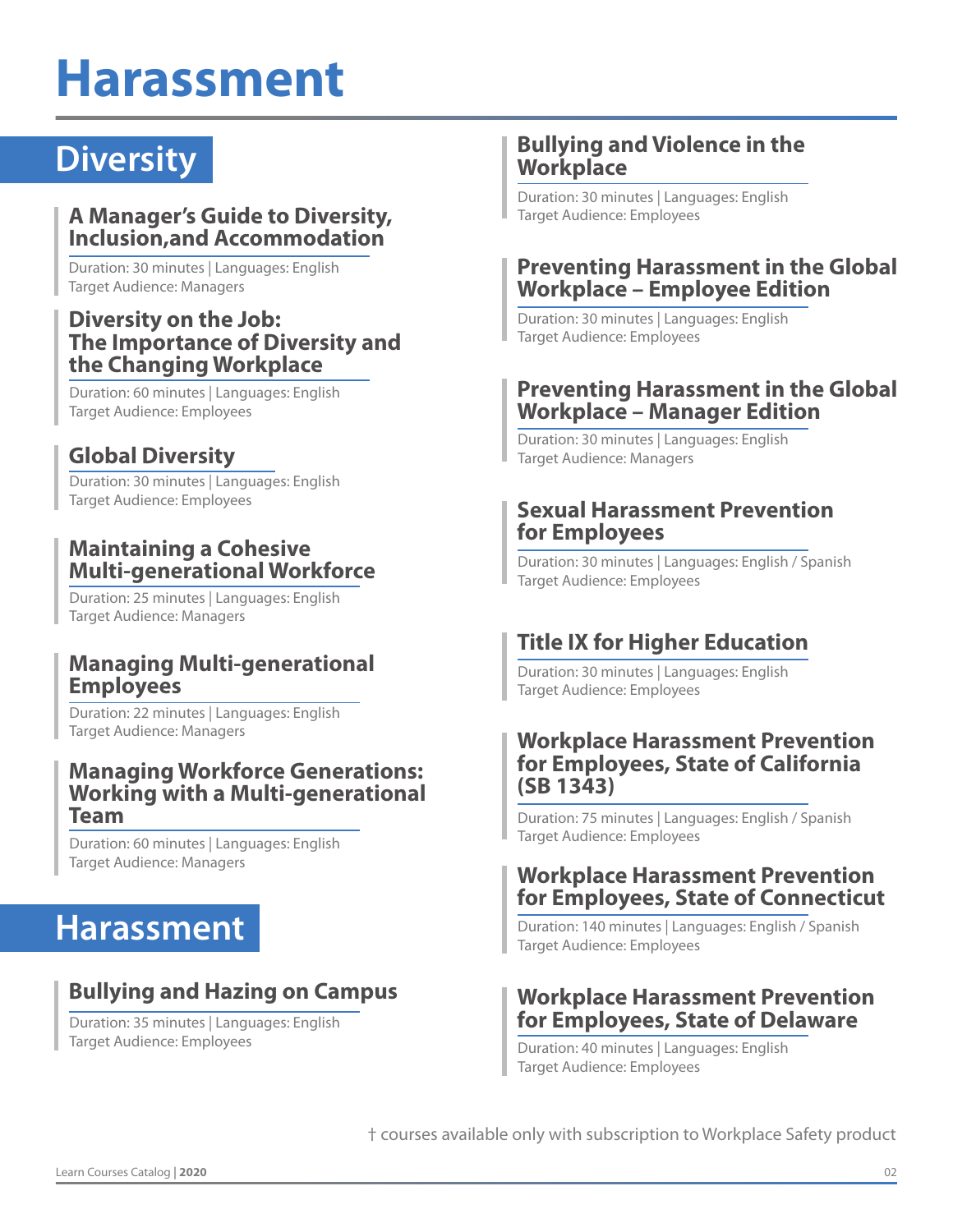## **Harassment**

#### **Workplace Harassment Prevention for Employees, State of Illinois**

Duration: 55 minutes | Languages: English Target Audience: Employees

#### **Workplace Harassment Prevention for Employees (Restaurant/Bar), State of Illinois**

Duration: 60 minutes | Languages: English Target Audience: Employees

#### **Workplace Harassment Prevention for Employees, State of Maine**

Duration: 48 minutes | Languages: English / Spanish Target Audience: Managers

#### **Workplace Harassment Prevention for Employees, State of New York and NYC**

Duration: 55 minutes | Languages: English / Spanish Target Audience: Employees

#### **Workplace Harassment Prevention for Employees – Version 2.0 (Title VII)**

Duration: 30 minutes | Languages: English Target Audience: Employees

#### **Workplace Harassment Prevention for Managers – Multi-State Edition, version 2.0 (Title VII)**

Duration: 120 minutes | Languages: English Target Audience: Managers

#### **Workplace Harassment Prevention for Managers, State California (AB1825/2053/SB1343)**

Duration: 120 minutes | Languages: English / Spanish Target Audience: Managers

#### **Workplace Harassment Prevention for Managers, State of Connecticut**

Duration: 140 minutes | Languages: English / Spanish Target Audience: Managers

#### **Workplace Harassment Prevention for Managers, State of Delaware**

Duration: 80 minutes | Languages: English Target Audience: Managers

#### **Workplace Harassment Prevention for Managers, State of Illinois**

Duration: 90 minutes | Languages: English Target Audience: Managers

#### **Workplace Harassment Prevention for Managers (Restaurant/Bar), State of Illinois**

Duration: 60 minutes | Languages: English Target Audience: Managers

#### **Workplace Harassment Prevention for Managers, State of Maine**

Duration: 80 minutes | Languages: English / Spanish Target Audience: Managers

#### **Workplace Harassment Prevention for Managers, State of New York and NYC**

Duration: 80 minutes | Languages: English / Spanish Target Audience: Managers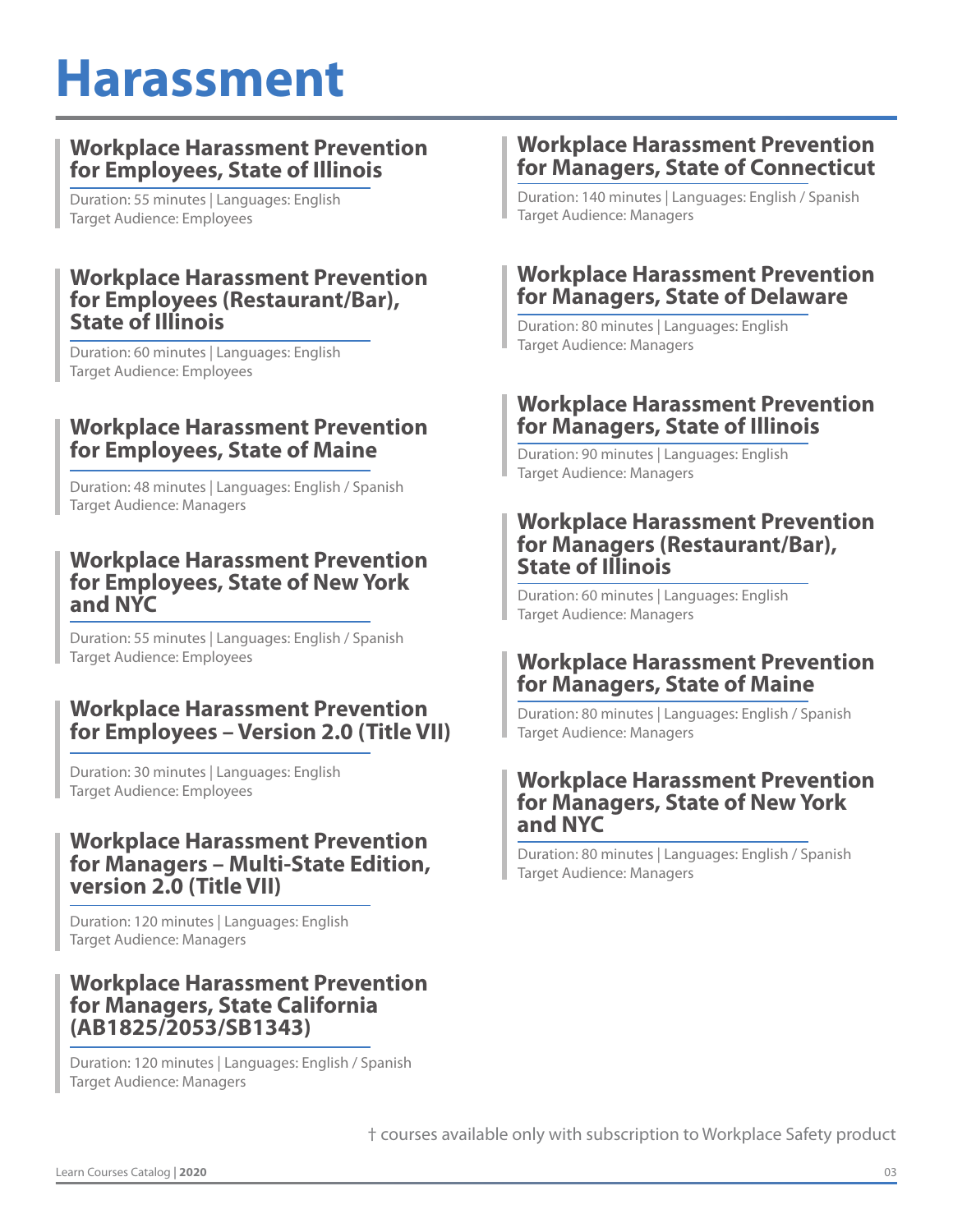## **Compliance & Legal**

#### **EEO and Lawful Hiring**

Duration: 55 minutes | Languages: English Target Audience: Employees

### **HIPAA for Non-Medical Employers**

Duration: 25 minutes | Languages: English Target Audience: Managers

#### **HIPAA Privacy Essentials**

Duration: 60 minutes | Languages: English Target Audience: Employees

#### **HIPAA – Privacy Rule for Business Associates**

Duration: 30 minutes | Languages: English Target Audience: Employees

#### **HIPAA – Privacy Rule for Covered Entities**

Duration: 30 minutes | Languages: English / Spanish Target Audience: Employees

#### **HIPAA – Security Rule for Business Associates**

Duration: 30 minutes | Languages: English Target Audience: Employees

#### **HIPAA – Security Rule for Covered Entities**

Duration: 30 minutes | Languages: English Target Audience: Employees

#### **Privacy and Information Security**

Duration: 60 minutes | Languages: English Target Audience: Employees

#### **Union Awareness**

Duration: 30 minutes | Languages: English Target Audience: Employees

#### **Wage and Hour Awareness for Managers**

Duration: 60 minutes | Languages: English Target Audience: Managers

#### **Wage and Hour for Employees**

Duration: 30 minutes | Languages: English Target Audience: Employees

#### **Workplace Management: Employment Laws and Regulations**

Duration: 110 minutes | Languages: English Target Audience: Employees

## **Ethics**

#### **Business Ethics**

Duration: 30 minutes | Languages: English Target Audience: Employees

#### **Code of Conduct Awareness**

Duration: 30 minutes | Languages: English Target Audience: Employees

#### **Code of Conduct Awareness – Higher Education Edition**

Duration: 15 minutes | Languages: English Target Audience: Employees

#### **Compliance Impact: Business Ethics – Adjusting the Figures**

Duration: 6 minutes | Languages: English Target Audience: Employees

#### **Financial Integrity**

Duration: 30 minutes | Languages: English Target Audience: Employees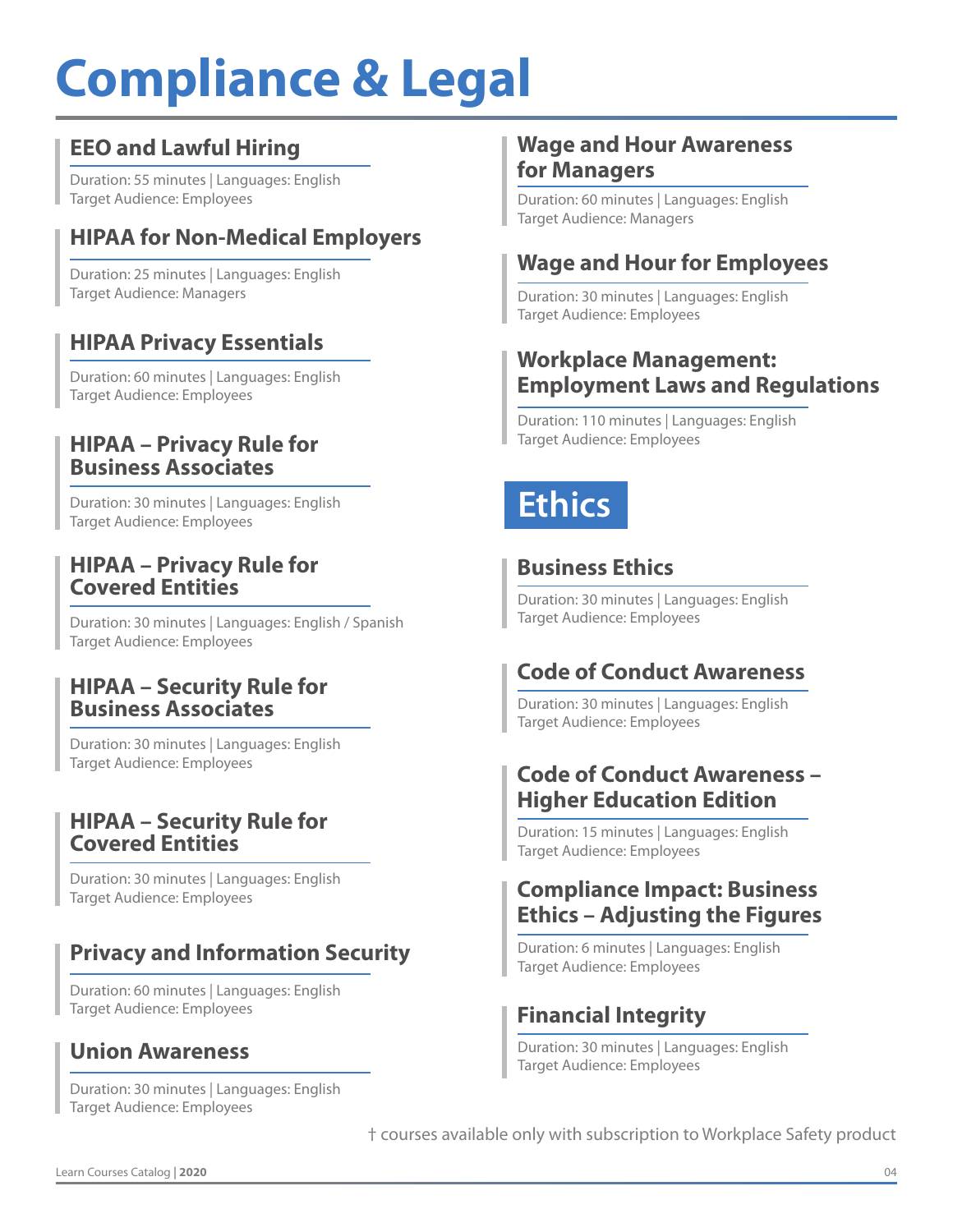## **Compliance & Legal**

#### **Foreign Corrupt Practices Act**

Duration: 60 minutes | Languages: English Target Audience: Everyone

#### **Global Conflicts of Interest**

Duration: 30 minutes | Languages: English Target Audience: Employees

#### **Integrity in the Workplace**

Duration: 60 minutes | Languages: English Target Audience: Employees

### **HR Compliance**

#### **Campus Security Obligations Under Federal Law**

Duration: 30 minutes | Languages: English Target Audience: Employees

#### **FERPA for Higher Education**

Duration: 30 minutes | Languages: English Target Audience: Employees

#### **Rightful Employment Termination**

Duration: 30 minutes | Languages: English Target Audience: Managers

### **Leaves of Absence**

#### **FMLA Leave and More: An Overview of Legally Protected Leave**

Duration: 30 minutes | Languages: English Target Audience: Employees

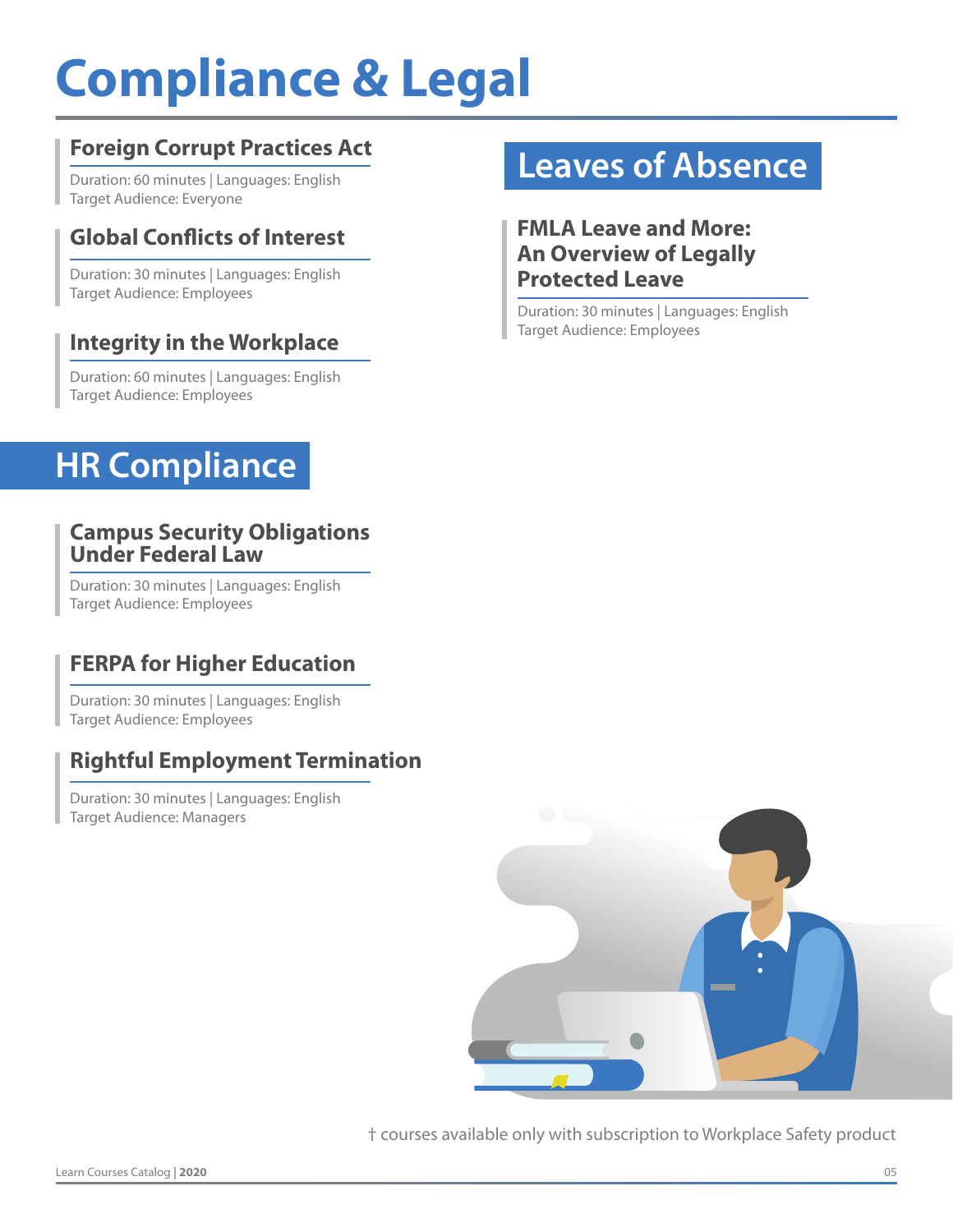## **Environment & Climate**

### **Environmental Compliance**

#### **Asbestos †**

Duration: 30 minutes | Languages: English Target Audience: Employees

#### **Environmental Regulations Overview †**

Duration: 30 minutes | Languages: English Target Audience: Employees

#### **Lead Awareness in Construction †**

Duration: 30 minutes | Languages: English Target Audience: Managers

#### **Lead Awareness in General Industry †**

Duration: 30 minutes | Languages: English Target Audience: Employees

### **Hazard Communications**

#### **Decontamination (HAZWOPER) †**

Duration: 30 minutes | Languages: English Target Audience: Employees

#### **Emergency Response & Spill Control (HAZWOPER) †**

Duration: 30 minutes | Languages: English Target Audience: Employees

#### **Fire and Explosion Hazards (HAZWOPER) †**

Duration: 30 minutes | Languages: English Target Audience: Employees

#### **Globally Harmonized System of Classification and Labeling of Chemicals (GHS) †**

Duration: 30 minutes | Languages: English Target Audience: Employees

#### **Hazard Communication: An Employee's Right to Know †**

Duration: 30 minutes | Languages: English / Spanish Target Audience: Employees

#### **Hazard Communication (HAZWOPER) †**

Duration: 17 minutes | Languages: English / Spanish Target Audience: Employees

#### **Heat and Cold Exposure Management (HAZWOPER) †**

Duration: 30 minutes | Languages: English Target Audience: Employees

#### **Site Safety and Health Plan Procedures (HAZWOPER) †**

Duration: 30 minutes | Languages: English Target Audience: Employees

#### **Toxicology (HAZWOPER) †**

Duration: 30 minutes | Languages: English Target Audience: Employees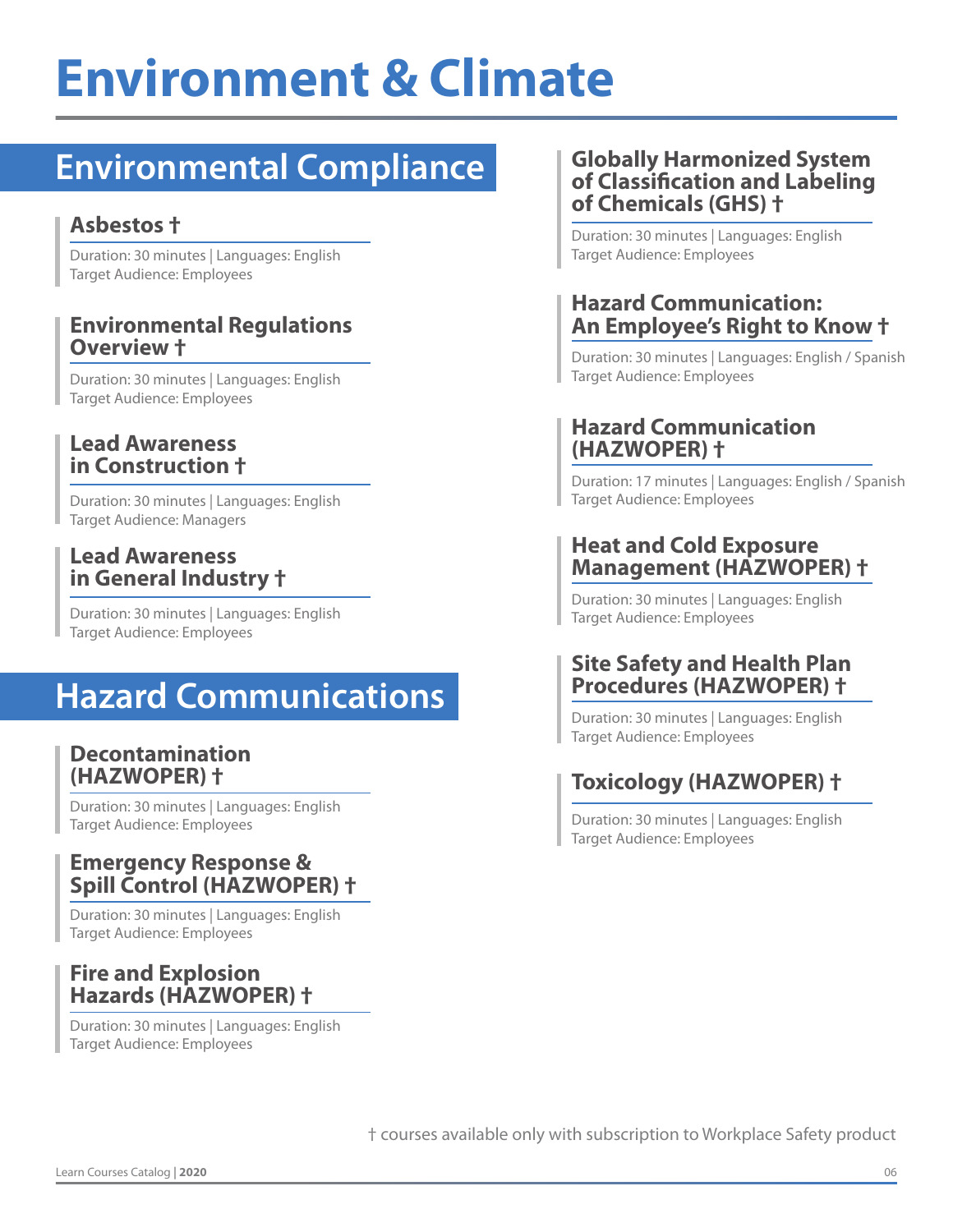## **Environment & Climate**

### **Hazardous Waste**

#### **Biosafety Hazardous Waste Handling and Disposal †**

Duration: 35 minutes | Languages: English Target Audience: Employees

#### **Hazardous Material Handling and Storage †**

Duration: 60 minutes | Languages: English Target Audience: Employees

#### **Hazardous Materials in the Workplace †**

Duration: 60 minutes | Languages: English Target Audience: Employees

#### **Hazardous Waste Generator (RCRA) †**

Duration: 30 minutes | Languages: English Target Audience: Employees

#### **Regulatory Overview (HAZWOPER) †**

Duration: 30 minutes | Languages: English Target Audience: Employees

#### **Site Control (HAZWOPER) †**

Duration: 30 minutes | Languages: English Target Audience: Employees

#### **Storm Water Pollution Prevention †**

Duration: 30 minutes | Languages: English Target Audience: Employees

#### **Universal Waste Rule Training †**

Duration: 30 minutes | Languages: English Target Audience: Employees

#### **Waste Minimization & Pollution Prevention for Employees †**

Duration: 18 minutes | Languages: English Target Audience: Employees

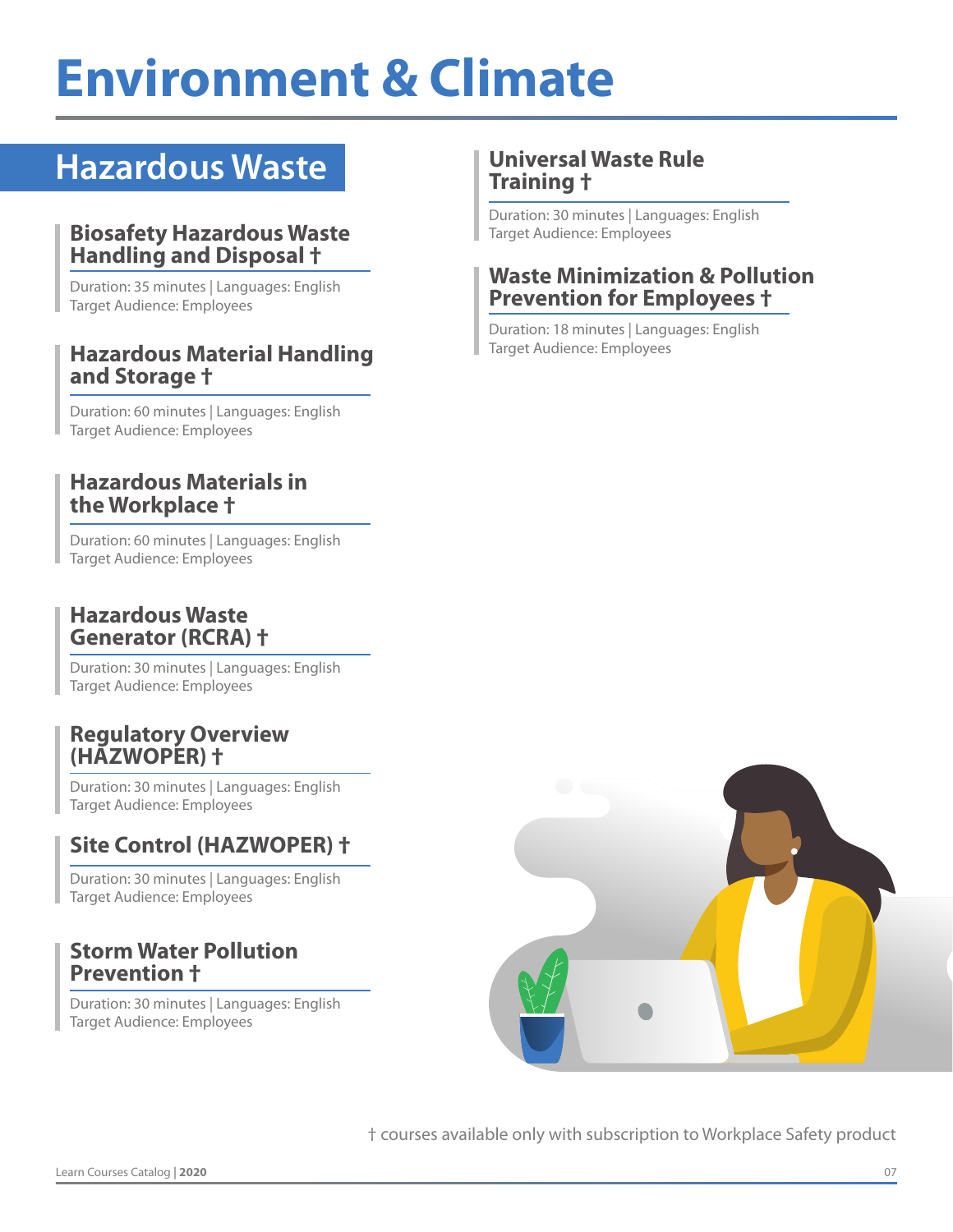### **OSHA & General Safety**

#### **Accident Investigation and Reporting †**

Duration: 30 minutes | Languages: English Target Audience: Managers

#### **Aerial Work Platforms †**

Duration: 30 minutes | Languages: English Target Audience: Employees

#### **Behavior-based Safety for Supervisors †**

Duration: 30 minutes | Languages: English Target Audience: Managers

#### **Chemical Process Safety †**

Duration: 30 minutes | Languages: English Target Audience: Employees

#### **Chemical Process Safety Management †**

Duration: 30 minutes | Languages: English Target Audience: Managers

#### **Compressed Gas Safety †**

Duration: 30 minutes | Languages: English Target Audience: Employees

#### **Contractor Safety †**

Duration: 30 minutes | Languages: English Target Audience: Employees

#### **Crane Signaling and Communications †**

Duration: 30 minutes | Languages: English Target Audience: Employees

#### **Electrical Safety †**

Duration: 30 minutes | Languages: English Target Audience: Employees

#### **Global Safety Principles: Indoor Hoisting and Rigging †**

Duration: 30 minutes | Languages: English Target Audience: Employees

#### **Hand and Power Tool Safety †**

Duration: 30 minutes | Languages: English Target Audience: Employees

#### **Hand and Power Tool Safety Impact: Pneumatic Tools †**

Duration: 5 minutes | Languages: English Target Audience: Employees

#### **Hydrogen Sulfide †**

Duration: 30 minutes | Languages: English Target Audience: Employees

#### **Introduction to Industrial Hygiene †**

Duration: 60 minutes | Languages: English Target Audience: Employees

#### **Introduction to OSHA †**

Duration: 132 minutes | Languages: English Target Audience: Employees

#### **Job Hazard Analysis †**

Duration: 30 minutes | Languages: English Target Audience: Managers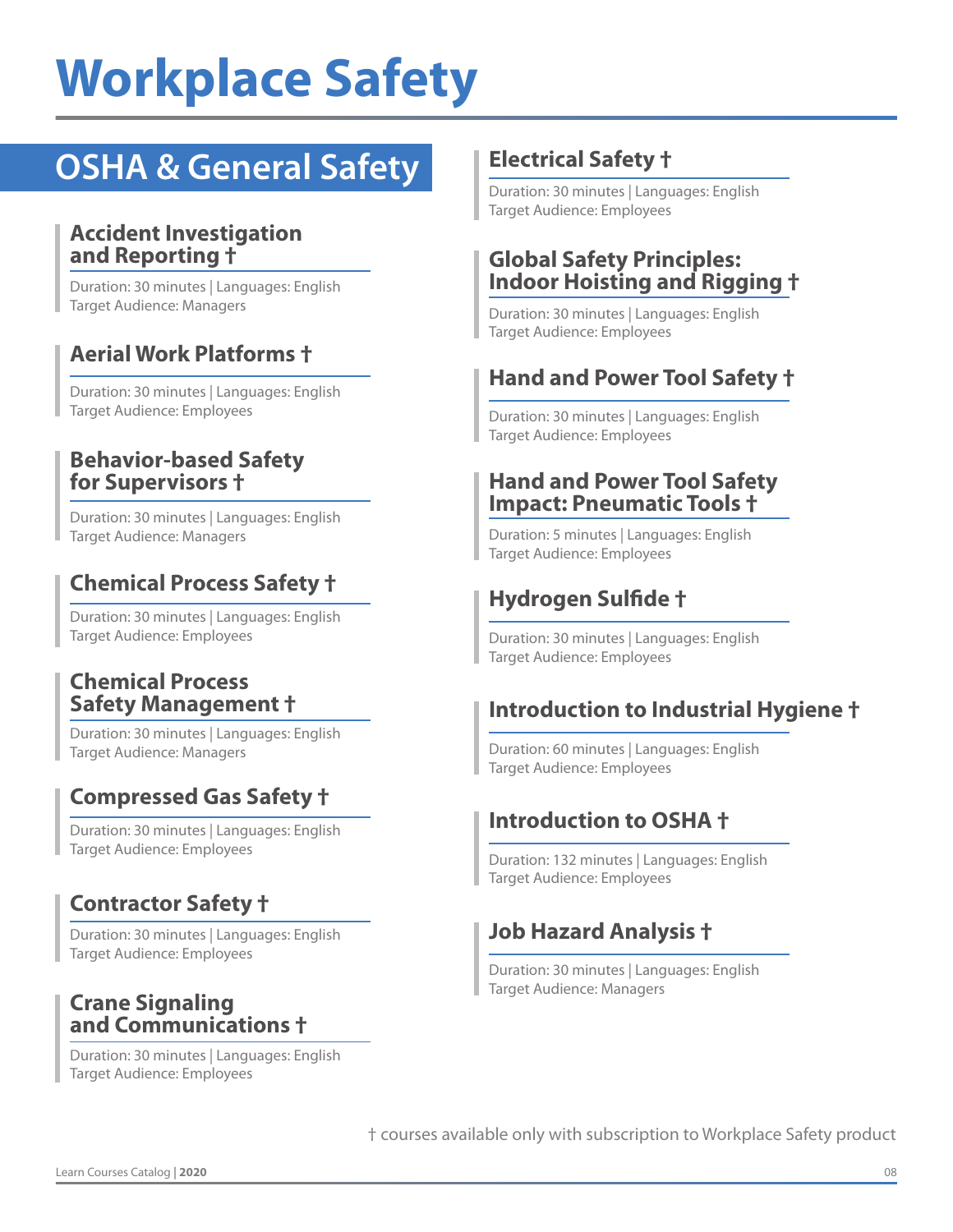### **OSHA & General Safety**

#### **Lead Awareness in General Industry †**

Duration: 30 minutes | Languages: English Target Audience: Employees

#### **Machine Guarding †**

Duration: 30 minutes | Languages: English Target Audience: Employees

#### **Mold Awareness †**

Duration: 60 minutes | Languages: English Target Audience: Employees

#### **NFPA 1600 Disaster/ Emergency Management †**

Duration: 60 minutes | Languages: English Target Audience: Managers

#### **NFPA 70E Electrical Safety in the Workplace 2015 Edition †**

Duration: 120 minutes | Languages: English Target Audience: Employees

#### **Office Safety †**

Duration: 30 minutes | Languages: English Target Audience: Employees

#### **OSHA 300 Recordkeeping †**

Duration: 60 minutes | Languages: English Target Audience: Managers

#### **Regulatory Information †**

Duration: 30 minutes | Languages: English Target Audience: Employees

#### **Rigging Equipment & Inspection †**

Duration: 30 minutes | Languages: English Target Audience: Employees

#### **Safety at Work: A Systematic Approach †**

Duration: 30 minutes | Languages: English Target Audience: Employees

#### **Scaffolding and Ladder Safety †**

Duration: 40 minutes | Languages: English Target Audience: Employees

#### **Scissor Lifts †**

Duration: 30 minutes | Languages: English Target Audience: Employees

#### **Spill Prevention and Control †**

Duration: 30 minutes | Languages: English Target Audience: Employees

#### **Spill Prevention, Control, and Countermeasure Plan †**

Duration: 30 minutes | Languages: English Target Audience: Employees

#### **Trenching & Excavation Safety †**

Duration: 25 minutes | Languages: English Target Audience: Employees

#### **Warehouse Safety †**

Duration: 30 minutes | Languages: English Target Audience: Employees

#### **Welding, Cutting, & Brazing †**

Duration: 15 minutes | Languages: English Target Audience: Employees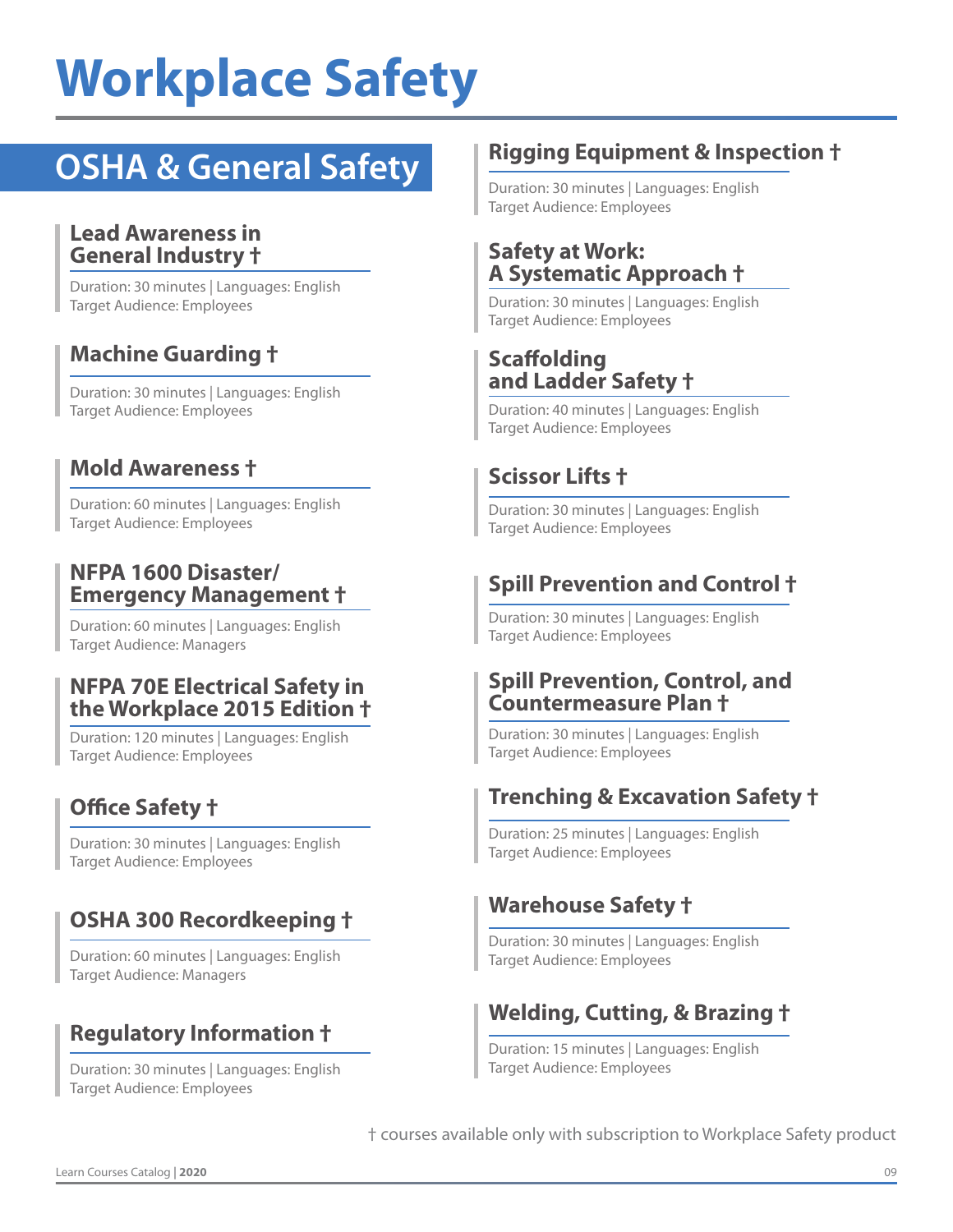### **OSHA & General Safety**

#### **Workplace Inspections †**

Duration: 60 minutes | Languages: English Target Audience: Managers

#### **Workplace Safety Orientation †**

Duration: 30 minutes | Languages: English / Spanish Target Audience: Employees

#### **Confined Spaces †**

Duration: 60 minutes | English / Spanish Target Audience: Employees

#### **Safety Data Sheets †**

Duration: 30 minutes | Languages: English / Spanish Target Audience: Employees

#### **Slips, Trips and Falls †**

Duration: 30 minutes | Languages: English / Spanish Target Audience: Employees

### **Personal Protective**<br> **Personal Safety Equipment (PPE)**

#### **Hearing Conservation †**

Duration: 30 minutes | Languages: English Target Audience: Employees

#### **Personal Protective Equipment (HAZWOPER) †**

Duration: 30 minutes | Languages: English Target Audience: Employees

#### **PPE: Eye & Face Protection †**

Duration: 30 minutes | Languages: English / Spanish Target Audience: Employees

#### **PPE: Foot & Leg Protection †**

Duration: 30 minutes | Languages: English / Spanish Target Audience: Employees

#### **PPE: Hand Protection †**

Duration: 30 minutes | Languages: English / Spanish Target Audience: Employees

#### **PPE: Head Protection †**

Duration: 30 minutes | Languages: English Target Audience: Employees

#### **PPE: Personal Protective Equipment †**

Duration: 30 minutes | Languages: English Target Audience: Employees

#### **Respiratory Protection †**

Duration: 30 minutes | Languages: English / Spanish Target Audience: Employees

#### **Respiratory Protection Impact: Donning & Doffing †**

Duration: 4 minutes | Languages: English Target Audience: Employees

#### **Back Safety and Injury Prevention †**

Duration: 30 minutes | Languages: English / Spanish Target Audience: Employees

#### **Benzene Awareness †**

Duration: 60 minutes | Languages: English Target Audience: Employees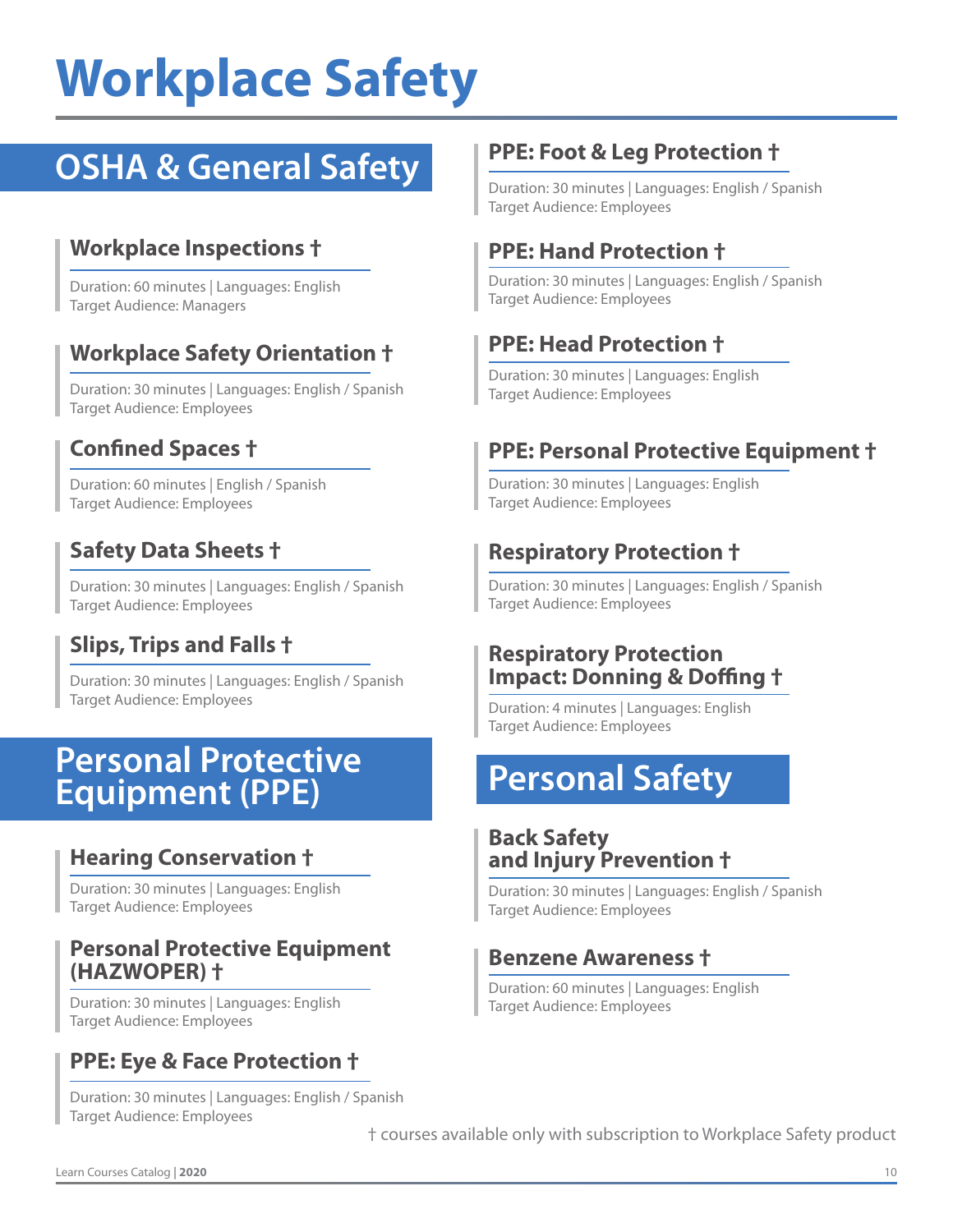#### **Bloodborne Pathogen Awareness †**

Duration: 60 minutes | Languages: English / Spanish Target Audience: Employees

#### **Cold Stress †**

Duration: 30 minutes | Languages: English Target Audience: Employees

#### **Electrical Safety †**

Duration: 30 minutes | Languages: English Target Audience: Employees

#### **Fall Protection †**

Duration: 30 minutes | Languages: English / Spanish Target Audience: Employees

#### **Fire Safety and Prevention †**

Duration: 30 minutes | Languages: English Target Audience: Employees

#### **First Aid: Basic †**

Duration: 60 minutes | Languages: English Target Audience: Employees

#### **First Aid: Medical Emergencies †**

Duration: 30 minutes | Languages: English Target Audience: Employees

#### **Flammable Liquids †**

Duration: 50 minutes | Languages: English Target Audience: Employees

#### **Global Safety Principles: Silica in General Industry †**

Duration: 25 minutes | Languages: English / Spanish Target Audience: Employees

#### **Hazards to Outdoor Workers †**

Duration: 30 minutes | Languages: English Target Audience: Employees

#### **Heat Stress Recognition & Prevention †**

Duration: 30 minutes | Languages: English / Spanish Target Audience: Employees

#### **Industrial Ergonomics †**

Duration: 30 minutes | Languages: English Target Audience: Employees

#### **Laboratory Safety †**

Duration: 30 minutes | Languages: English Target Audience: Employees

#### **Ladder Safety 2.0 †**

Duration: 30 minutes | Languages: English / Spanish Target Audience: Employees

#### **Office Ergonomics †**

Duration: 25 minutes | Languages: English Target Audience: Employees

#### **Portable Fire Extinguishers †**

Duration: 30 minutes | Languages: English / Spanish Target Audience: Employees

#### **Workplace Security Awareness †**

Duration: 30 minutes | Languages: English Target Audience: Employees

### **Transportation**

#### **Accident Procedures Involving Large Vehicles †**

Duration: 30 minutes | Languages: English Target Audience: Employees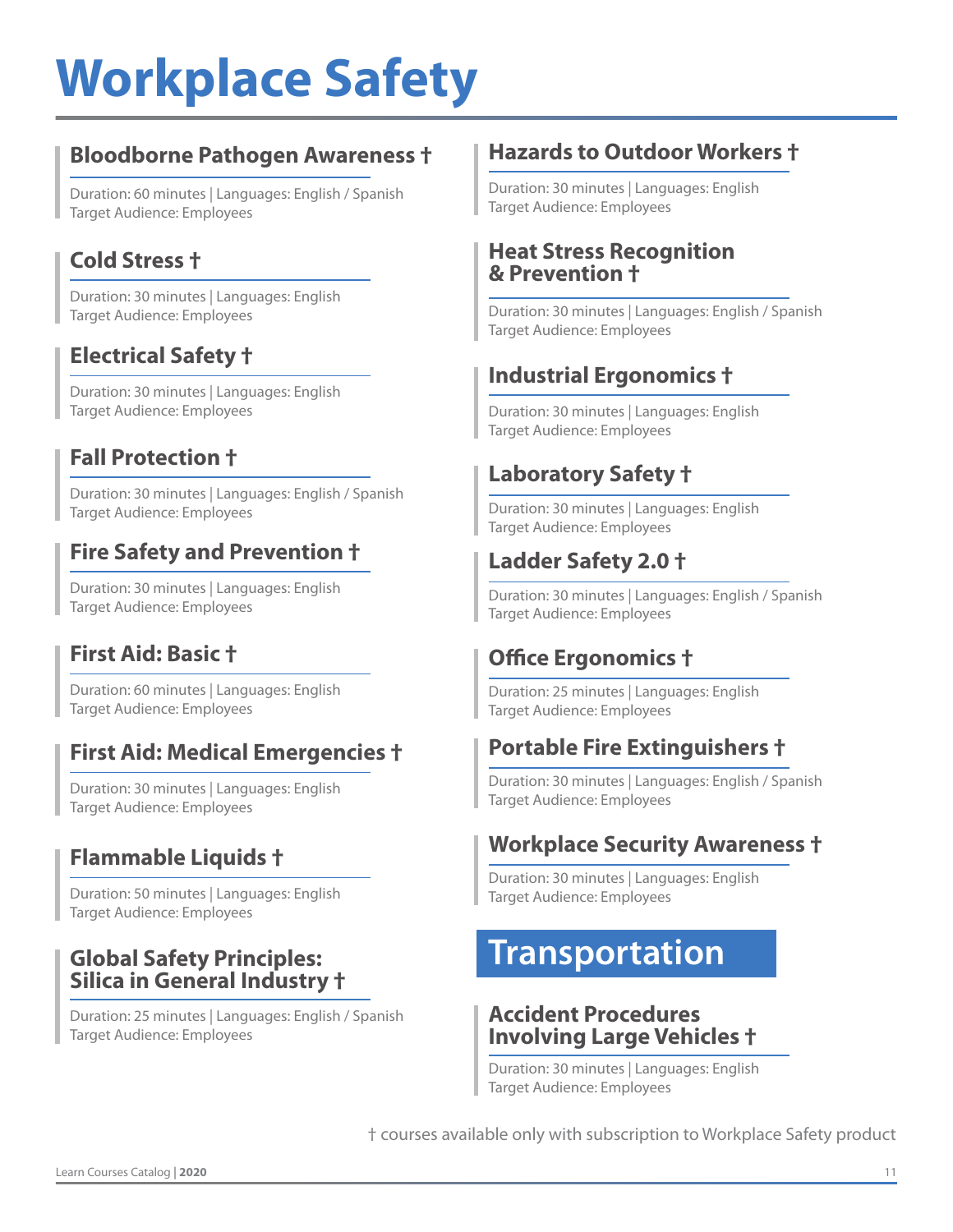#### **Collision Avoidance †**

Duration: 30 minutes | Languages: English Target Audience: Employees

#### **Defensive Driving †**

Duration: 30 minutes | Languages: English / Spanish Target Audience: Employees

#### **Defensive Driving Fundamentals †**

Duration: 60 minutes | Languages: English / Spanish Target Audience: Employees

#### **Defensive Driving: Truck Safety †**

Duration: 180 minutes | Languages: English Target Audience: Employees

#### **Distracted Driving †**

Duration: 30 minutes | Languages: English Target Audience: Employees

#### **DOT 1: Hazardous Materials Table †**

Duration: 30 minutes | Languages: English Target Audience: Employees

#### **DOT 1: Introduction, Classification, & the Hazardous Materials Table †**

Duration: 30 minutes | Languages: English Target Audience: Employees

#### **DOT 2: Packaging, Labeling, Marking, & Placarding †**

Duration: 60 minutes | Languages: English Target Audience: Employees

#### **DOT 3: Shipping Papers †**

Duration: 30 minutes | Languages: English Target Audience: Employees

#### **DOT 4: Loading & Storage †**

Duration: 30 minutes | Languages: English Target Audience: Employees

#### **DOT: Air Brakes †**

Duration: 30 minutes | Languages: English Target Audience: Employees

#### **DOT: Drug & Alcohol Awareness †**

Duration: 120 minutes | Languages: English Target Audience: Employees

#### **DOT: Hours of Service †**

Duration: 30 minutes | Languages: English Target Audience: Employees

#### **DOT: Inspections †**

Duration: 30 minutes | Languages: English Target Audience: Employees

#### **DOT: Security for Shipment of Hazardous Materials †**

Duration: 60 minutes | Languages: English Target Audience: Employees

#### **Emergency Situations While Driving †**

Duration: 30 minutes | Languages: English Target Audience: Employees

#### **Ergonomics and Injury Prevention for Commercial Vehicle Operators †**

Duration: 30 minutes | Languages: English Target Audience: Employees

#### **Flagging Safety †**

Duration: 30 minutes | Languages: English Target Audience: Employees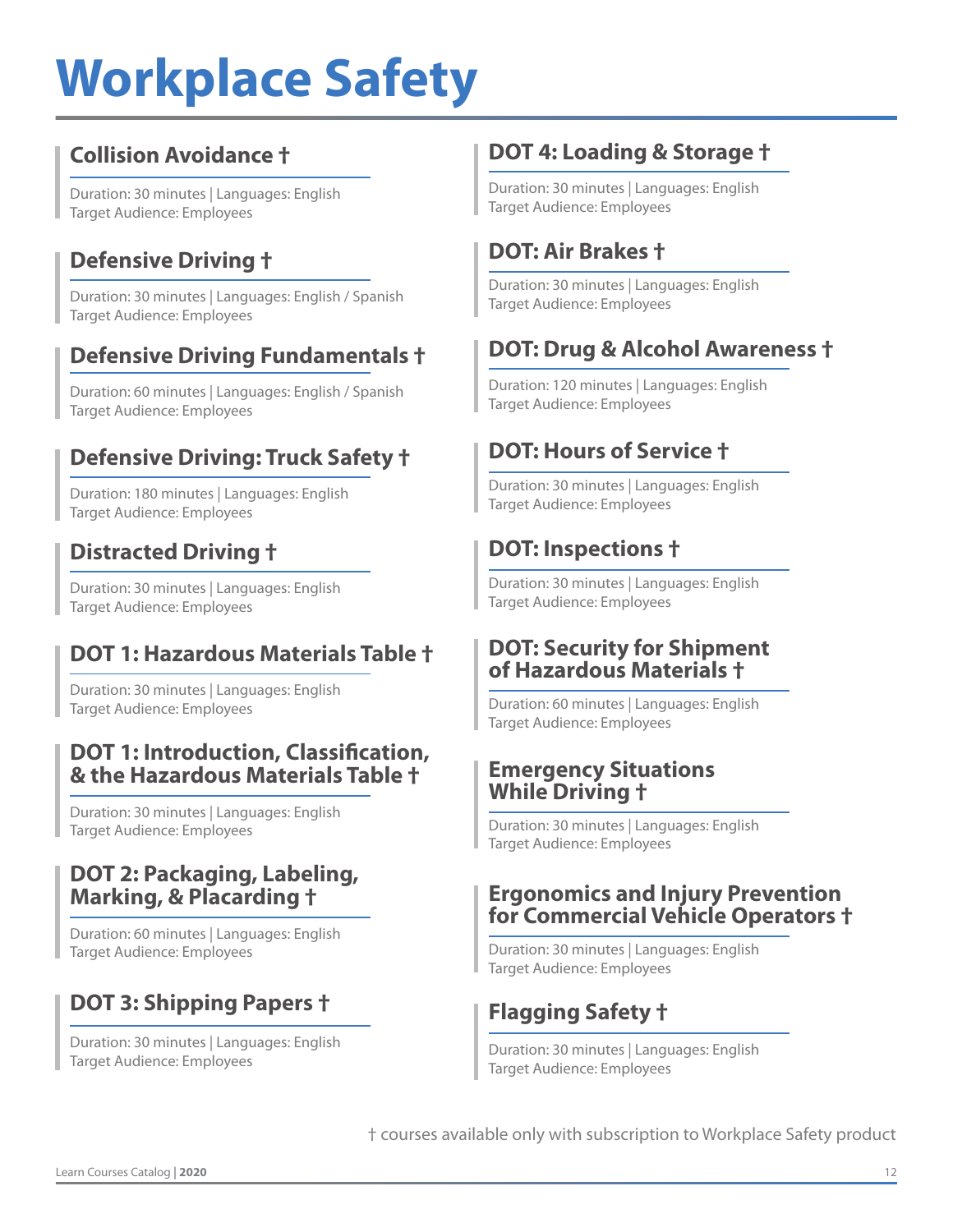#### **Flatbed Cargo Securement †**

Duration: 30 minutes | Languages: English Target Audience: Employees

#### **Forklift Operation 1: Safety Inspection & Maintenance †**

Duration: 30 minutes | Languages: English Target Audience: Employees

#### **Forklift Operation 2: Stability & Capacity †**

Duration: 30 minutes | Languages: English Target Audience: Employees

#### **Forklift Operation 3: Load Handling †**

Duration: 30 minutes | Languages: English Target Audience: Employees

#### **Forklift Operation 4: Traveling & Maneuvering †**

Duration: 30 minutes | Languages: English Target Audience: Employees

#### **Forklift Safety Awareness †**

Duration: 45 minutes | Languages: English Target Audience: Employees

#### **Hazardous Materials: Infectious Materials Transportation by Ground †**

Duration: 60 minutes | Languages: English Target Audience: Employees

#### **Hazardous Weather Driving for Commercial Vehicle Operators †**

Duration: 30 minutes | Languages: English Target Audience: Employees

#### **IATA 1: Hazard Class Identification/Classification †**

Duration: 30 minutes | Languages: English Target Audience: Employees

#### **IATA 2: Marking & Labeling †**

Duration: 30 minutes | Languages: English Target Audience: Employees

### **IATA 3: Packaging †**

Duration: 30 minutes | Languages: English Target Audience: Employees

#### **IATA 4: Documentation †**

Duration: 30 minutes | Languages: English Target Audience: Employees

#### **IATA 5: Limitations & Shipment Review †**

Duration: 30 minutes | Languages: English Target Audience: Employees

#### **IMDG 1: Introduction, General Provisions, & Classifications †**

Duration: 60 minutes | Languages: English Target Audience: Employees

#### **IMDG 2: Dangerous Goods List, Special Provisions & Exceptions †**

Duration: 60 minutes | Languages: English Target Audience: Employees

#### **IMDG 3: Packaging, Marking, Labeling, Placarding, & Documentation †**

Duration: 90 minutes | Languages: English Target Audience: Employees

#### **IMDG 4: Loading, Unloading, & Offering Dangerous Goods †**

Duration: 60 minutes | Languages: English Target Audience: Employees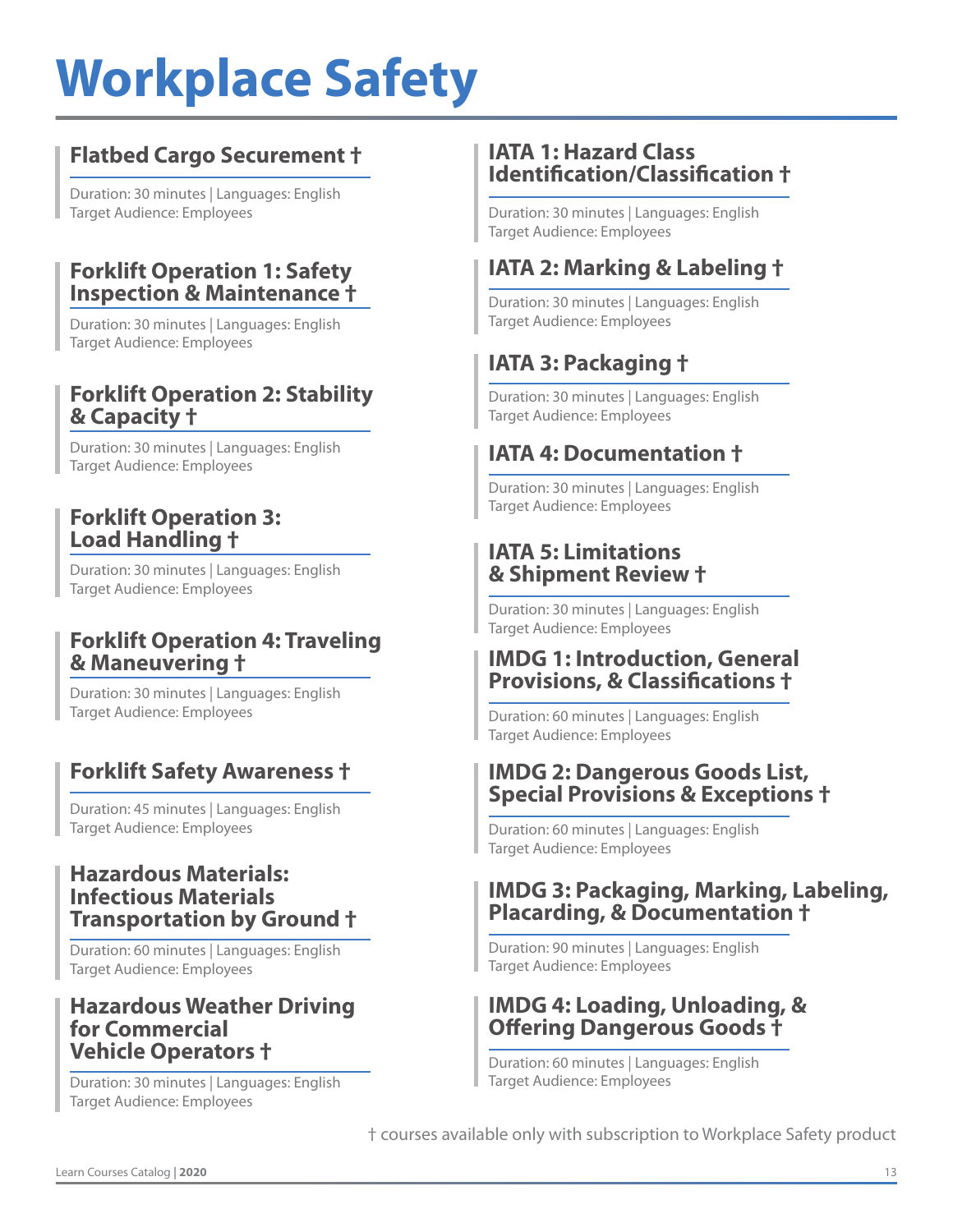#### **Loading Dock Safety †**

Duration: 30 minutes | Languages: English Target Audience: Employees

#### **Negotiating Hazards for Commercial Vehicles**

Duration: 30 minutes | Languages: English Target Audience: Employees

#### **Packaging Small Quantities †**

Duration: 47 minutes | Languages: English Target Audience: Employees

#### **Safe Vehicle Backing †**

Duration: 30 minutes | Languages: English Target Audience: Employees

#### **Trailer Coupling and Uncoupling †**

Duration: 30 minutes | Languages: English Target Audience: Employees

#### **Urban Driving †**

Duration: 30 minutes | Languages: English Target Audience: Employees

#### **US Export Controls †**

Duration: 60 minutes | Languages: English Target Audience: Employees

### **Workplace Safety**

#### **Active Shooter**

Duration: 30 minutes | Languages: English Target Audience: Employees

#### **Active Shooter: Preparation, Warning Signs & Survival**

Duration: 30 minutes | Languages: English Target Audience: Employees

#### **Emergency & Disaster Preparedness †**

Duration: 30 minutes | Languages: English / Spanish Target Audience: Employees

#### **Food Allergen Safety †**

Duration: 30 minutes | Languages: English / Spanish Target Audience: Employees

### **Food Safety and Handling †**

Duration: 60 minutes | Languages: English Target Audience: Everyone

#### **Food Service Worker Safety †**

Duration: 30 minutes | Languages: English / Spanish Target Audience: Everyone

#### **Liquefied Petroleum Gas (LPG) Safety †**

Duration: 30 minutes | Languages: English / Spanish Target Audience: Employees

#### **Lockout/Tagout †**

Duration: 30 minutes | Languages: English Target Audience: Employees

#### **Lockout/Tagout for Authorized Persons †**

Duration: 90 minutes | Languages: English / Spanish Target Audience: Employees

#### **Workplace Safety Orientation †**

Duration: 30 minutes | Languages: English / Spanish Target Audience: Employees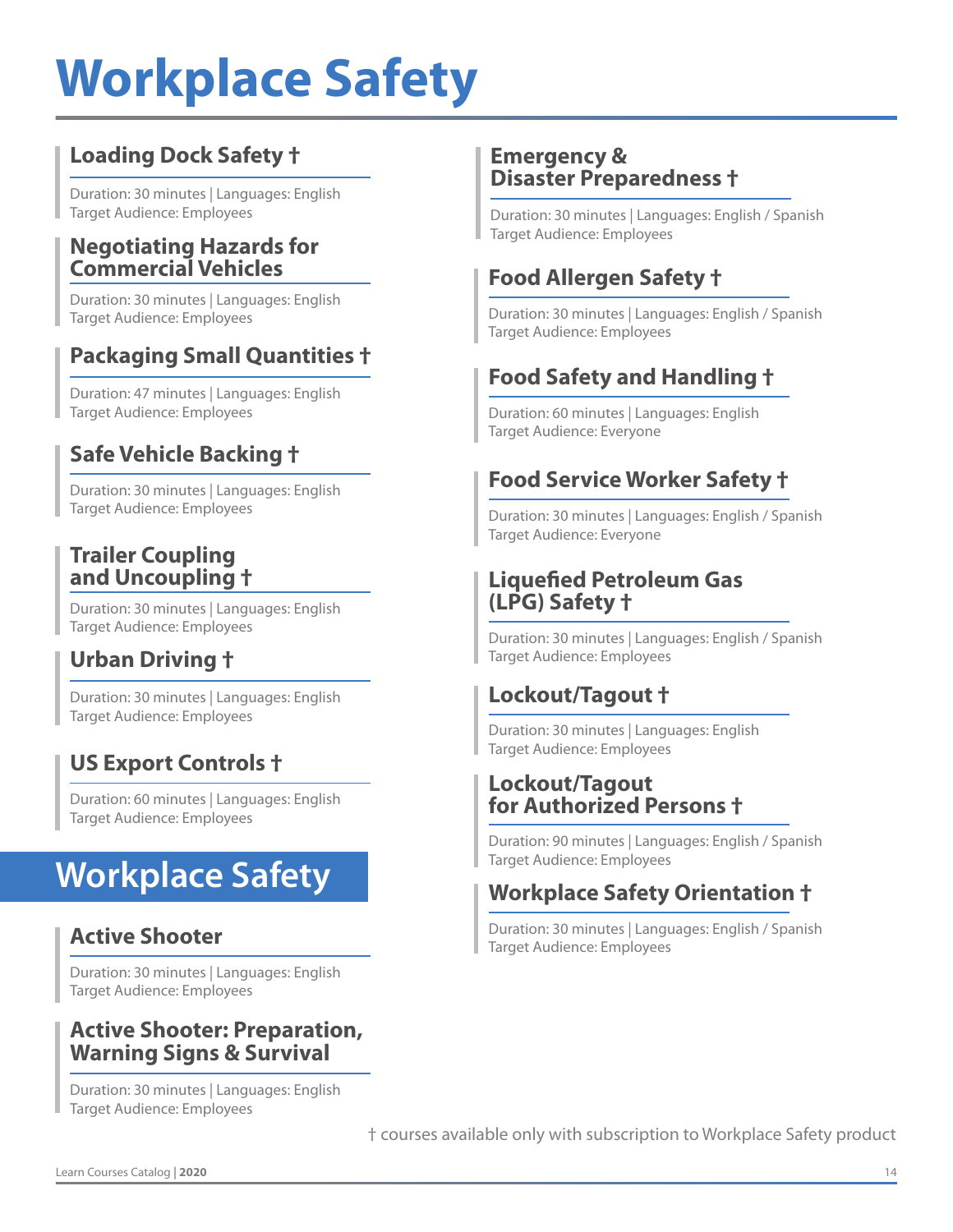## **Human Resources**

### **Leadership**

#### **Achieve Your Objectives through Effective Delegation**

Duration: 25 minutes | Languages: English Target Audience: Managers

#### **Being an Effective Team Member**

Duration: 60 minutes | Languages: English Target Audience: Employees

#### **Building & Leading Teams**

Duration: 15 minutes | Languages: English Target Audience: Managers

#### **First Time Manager: Understanding a Manager's Role**

Duration: 60 minutes | Languages: English Target Audience: Managers

#### **Leadership Essentials: Motivating Employees**

Duration: 60 minutes | Languages: English Target Audience: Managers

#### **Leading Teams: Building Trust and Commitment**

Duration: 60 minutes | Languages: English Target Audience: Managers

#### **Leading Teams: Dealing with Conflict**

Duration: 60 minutes | Languages: English Target Audience: Managers

#### **Leading Teams: Developing the Team & its Culture**

Duration: 60 minutes | Languages: English Target Audience: Managers

#### **Leading Teams: Establishing Goals, Roles, & Guidelines**

Duration: 60 minutes | Languages: English Target Audience: Managers

#### **Leading Teams: Managing Virtual Teams**

Duration: 60 minutes | Languages: English Target Audience: Managers

#### **Leading Teams: Motivating & Optimizing Performance**

Duration: 60 minutes | Languages: English Target Audience: Managers

### **People Operations**

#### **A Manager's Guide to Discipline & Documentation**

Duration: 30 minutes | Languages: English Target Audience: Managers

#### **Compensation and Benefits: Managing Policies, Programs, and Activities**

Duration: 30 minutes | Languages: English Target Audience: Managers

#### **Management of People: Talent Acquisition & Retention**

Duration: 102 minutes | Languages: English Target Audience: Managers

#### **Managing Special Leaves of Absence Situations**

Duration: 60 minutes | Languages: English Target Audience: Managers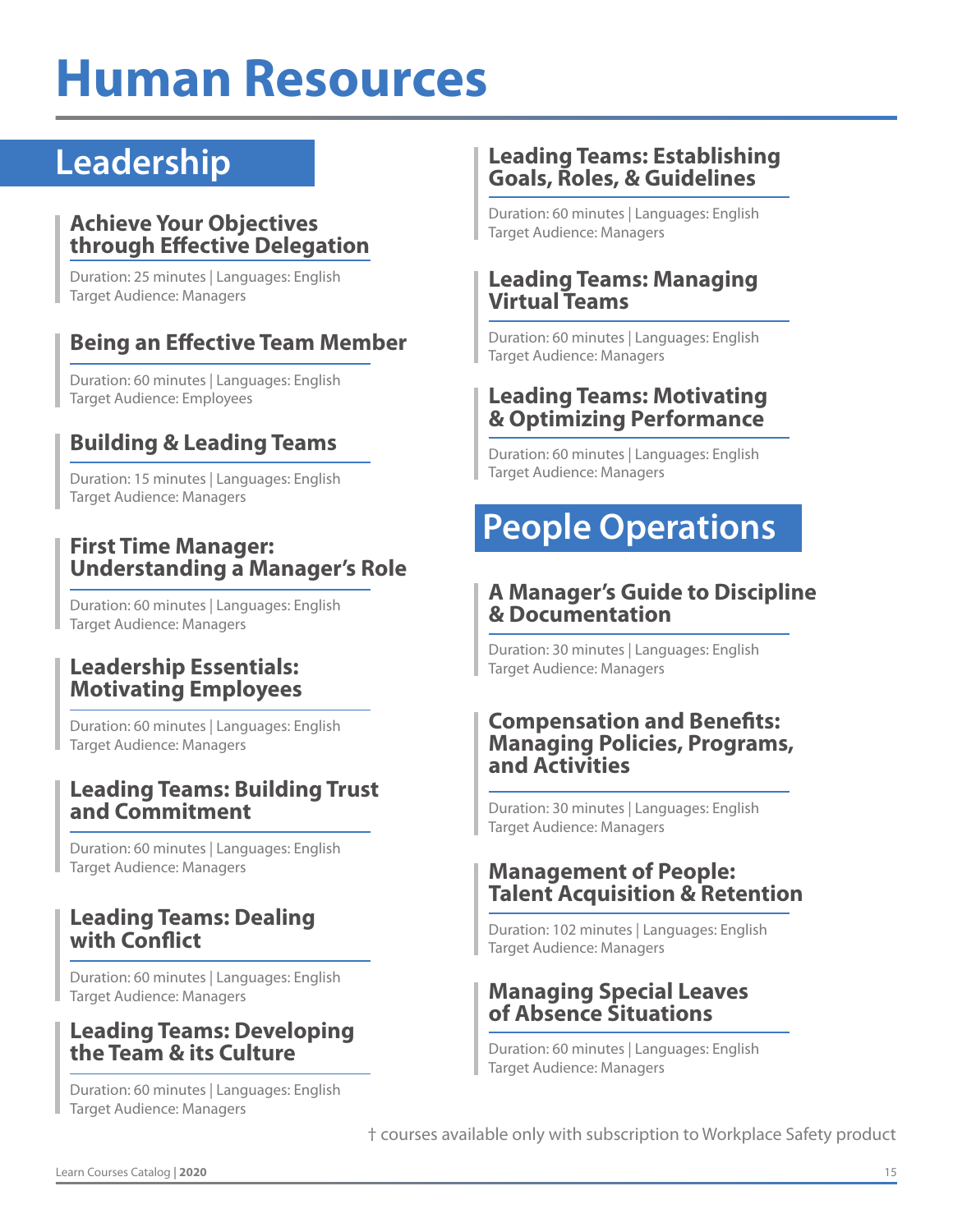## **Human Resources**

#### **Retaining Your Talent Pool**

Duration: 120 minutes | Languages: English Target Audience: Managers

#### **Rightful Employment Termination**

Duration: 30 minutes | Languages: English Target Audience: Managers

#### **Strategies for Successful Employee Onboarding: Assessing Program Success**

Duration: 60 minutes | Languages: English Target Audience: Managers

#### **Strategies for Successful Employee Onboarding: Getting Started**

Duration: 60 minutes | Languages: English Target Audience: Managers

#### **The Benefits and Challenges of Engaging Employees**

Duration: 60 minutes | Languages: English Target Audience: Managers

#### **Workforce Planning & Employment: Orientation, Onboarding, & Exit Strategies**

Duration: 90 minutes | Languages: English Target Audience: Managers

### **People Operations Performance Management**

#### **Human Resource Development: Performance Appraisal & Talent Management**

Duration: 60 minutes | Languages: English Target Audience: Managers

#### **Monitoring & Improving Performance**

Duration: 60 minutes | Languages: English Target Audience: Managers

#### **Performance Appraisal Essentials: 360-degree Appraisals**

Duration: 60 minutes | Languages: English Target Audience: Managers

#### **Performance Appraisal Essentials: Conducting Traditional Appraisals**

Duration: 60 minutes | Languages: English Target Audience: Managers

#### **Performance Appraisal Essentials: Planning for Appraisals**

Duration: 60 minutes | Languages: English Target Audience: Managers

#### **Planning for Performance**

Duration: 60 minutes | Languages: English Target Audience: Managers

#### **Strategies for Successful Employee Onboarding: An Introduction**

Duration: 60 minutes | Languages: English Target Audience: Managers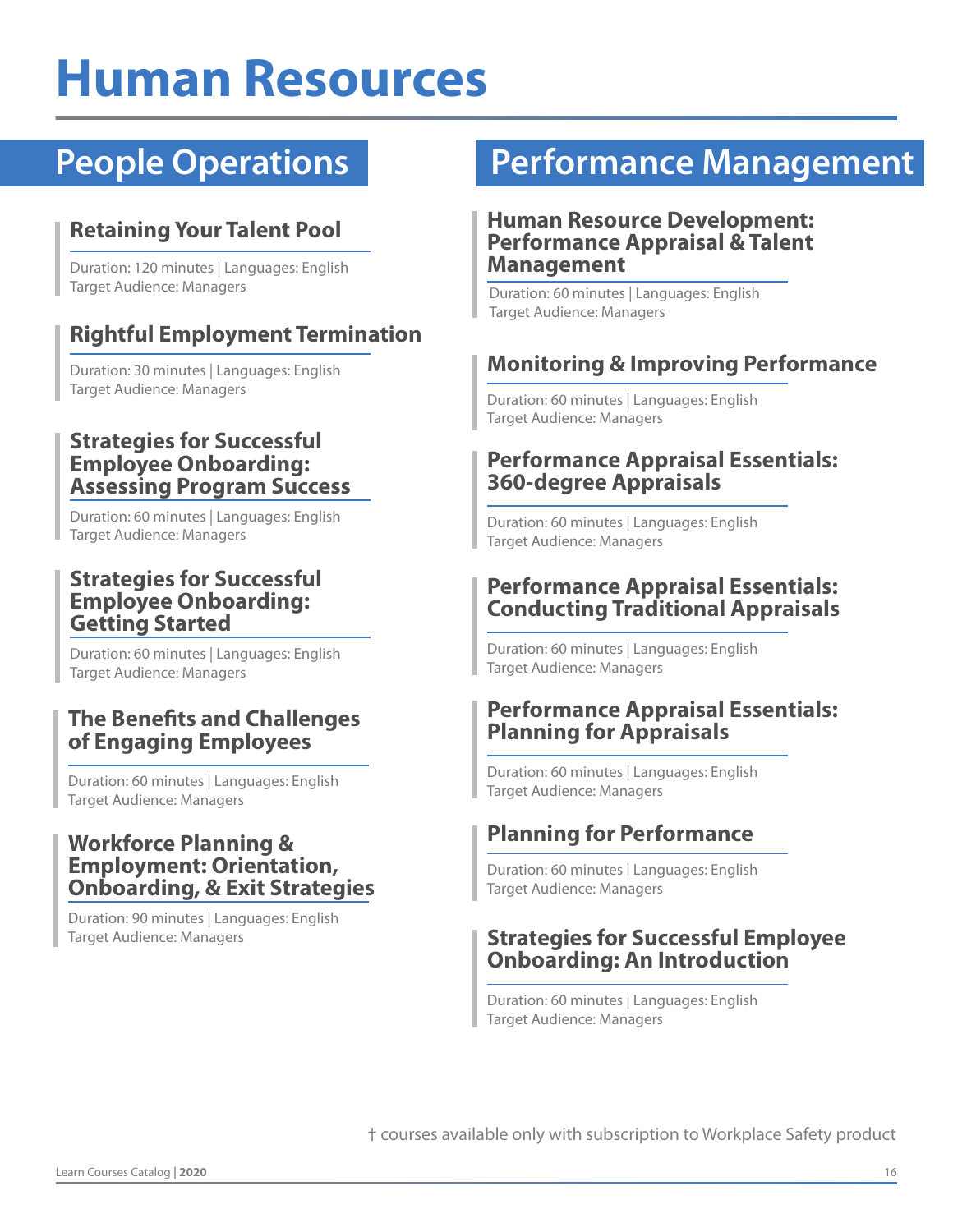## **Human Resources**

### **Wellness**

#### **Optimizing Your Work/Life Balance: Maintaining Your Life Balance**

Duration: 60 minutes | Languages: English Target Audience: Employees

#### **Optimizing Your Work/Life Balance: Taking Control of Your Stress**

Duration: 60 minutes | Languages: English Target Audience: Employees

#### **Pandemic Flu Awareness**

Duration: 60 minutes | Languages: English Target Audience: Employees

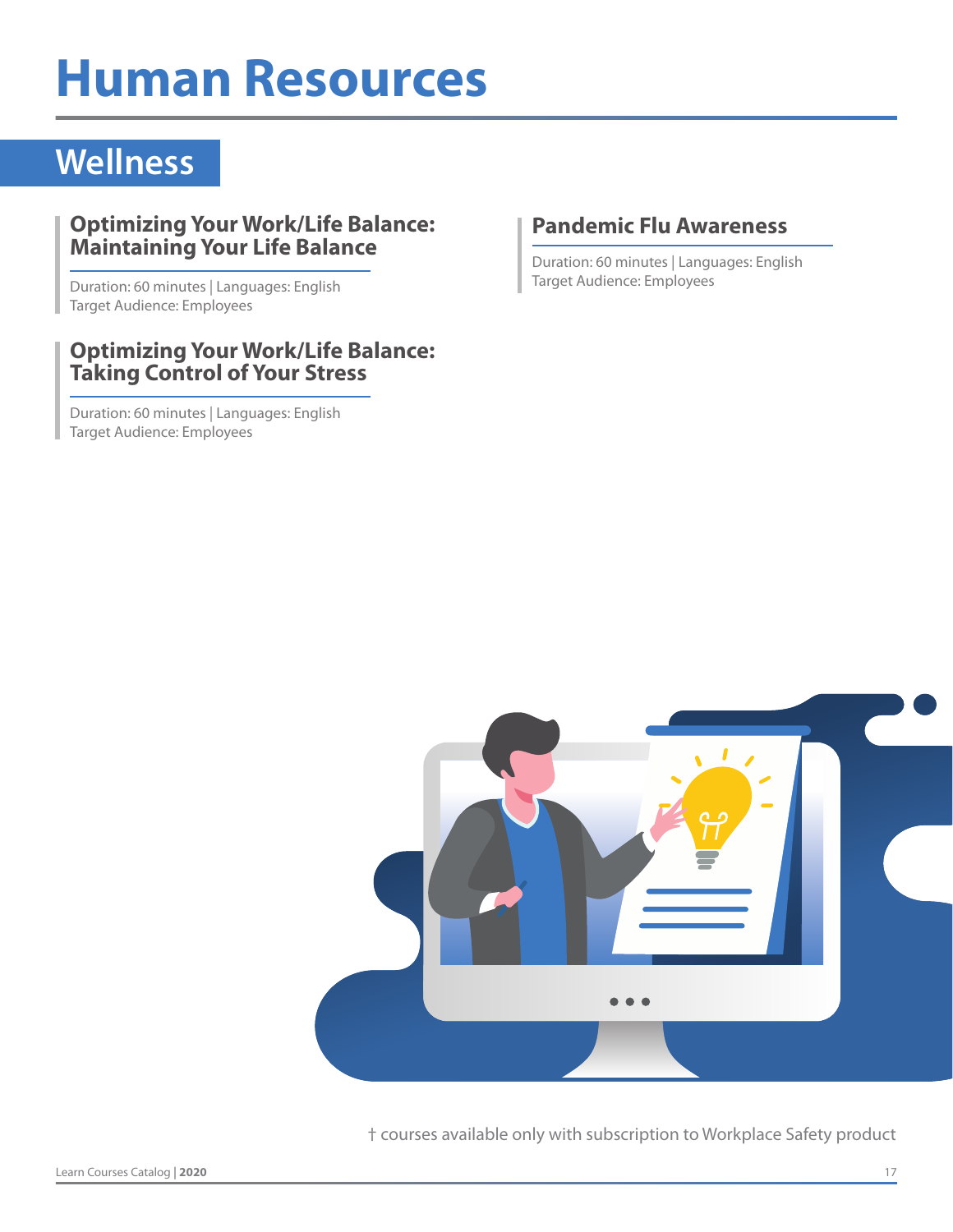## **Computer & IT**

### **Cybersecurity**

#### **Cybersecurity: Practical Steps to Avoid Risk**

Duration: 45 minutes | Languages: English Target Audience: Employees

#### **IT Security for End Users: IT Security Fundamentals**

Duration: 60 minutes | Languages: English Target Audience: Employees

#### **Preventing Identity Theft †**

Duration: 30 minutes | Languages: English Target Audience: Employees

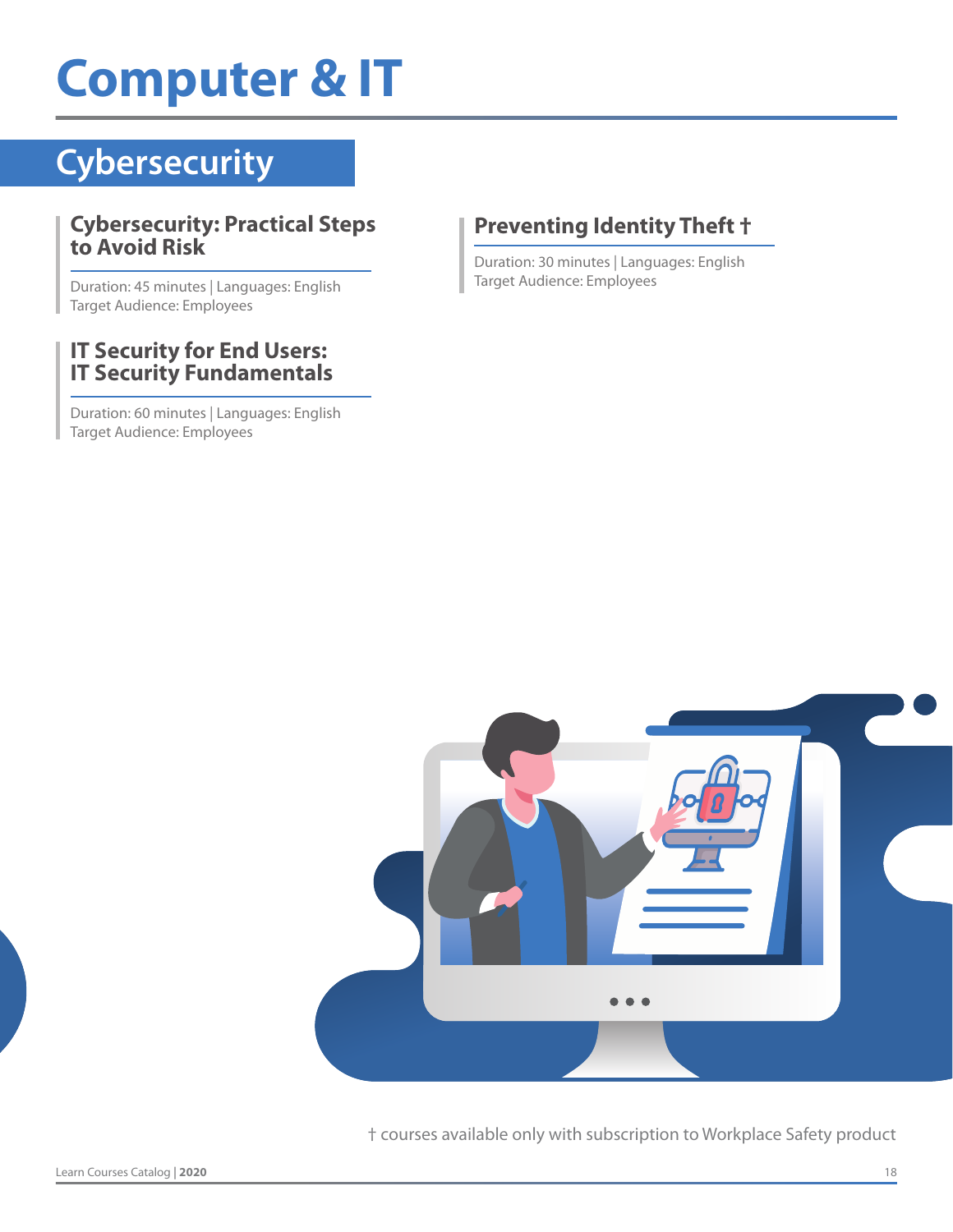## **Customer Service**

#### **Creating and Sustaining a Customer-focused Organization**

Duration: 60 minutes | Languages: English Target Audience: Employees

#### **Customer Advocacy: Communicating to Build Trusting Customer Relationships**

Duration: 60 minutes | Languages: English Target Audience: Employees

#### **Customer-driven Process Improvement: Identifying Customer Needs**

Duration: 60 minutes | Languages: English Target Audience: Employees

#### **Customer Service Confrontation and Conflict**

Duration: 60 minutes | Languages: English Target Audience: Employees

#### **Customer Service Fundamentals: Building Rapport in Customer Relationships**

Duration: 60 minutes | Languages: English Target Audience: Employees

#### **Customer Service over the Phone**

Duration: 60 minutes | Languages: English Target Audience: Employees

#### **Developing Your Customer Focus**

Duration: 60 minutes | Languages: English Target Audience: Employees

#### **Essential Skills for Professional Telephone Calls**

Duration: 60 minutes | Languages: English Target Audience: Employees

#### **Shaping the Direction of Customer Service in Your Organization**

Duration: 60 minutes | Languages: English Target Audience: Managers

#### **The Angry Caller: What's Your Plan?**

Duration: 6 minutes | Languages: English Target Audience: Employees

### **Meetings**

#### **Dealing with Common Meeting Problems**

Duration: 60 minutes | Languages: English Target Audience: Employees

#### **Managing Effective Business Meetings**

Duration: 60 minutes | Languages: English Target Audience: Employees

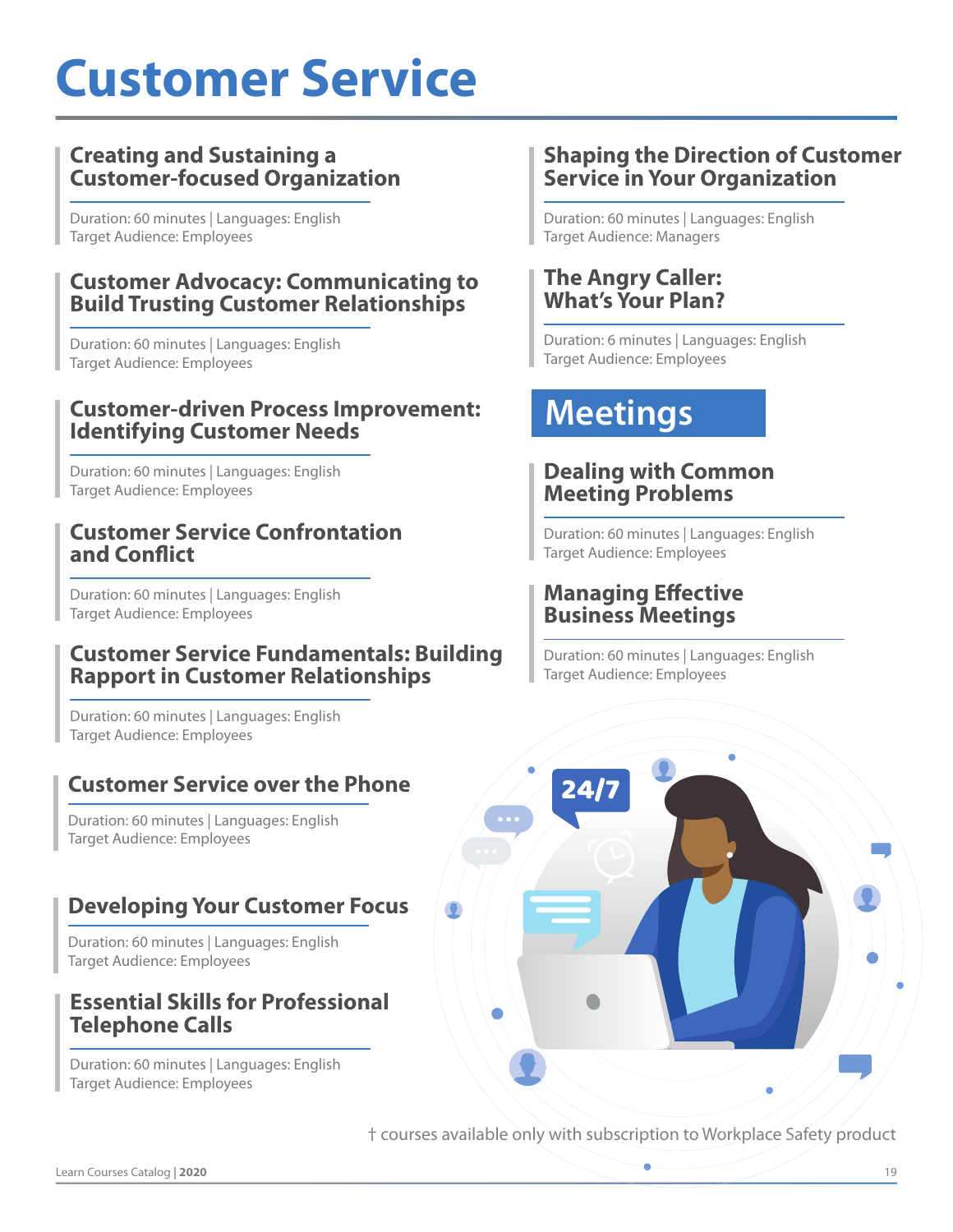## **Professional Development**

#### **Preparing for Effective Business Meetings**

Duration: 60 minutes | Languages: English Target Audience: Employees

### **Workplace Skills**

#### **Are You Listening to Your Customers?**

Duration: 6 minutes | Languages: English Target Audience: Employees

#### **Basic Presentation Skills: Creating a Presentation**

Duration: 60 minutes | Languages: English Target Audience: Employees

#### **Basic Presentation Skills: Delivering a Presentation**

Duration: 60 minutes | Languages: English Target Audience: Employees

#### **Basic Presentation Skills: Planning a Presentation**

Duration: 60 minutes | Languages: English Target Audience: Employees

#### **Business Writing: Editing & Proofreading**

Duration: 60 minutes | Languages: English Target Audience: Employees

#### **Business Writing: How to Write Clearly and Concisely**

Duration: 60 minutes | Languages: English Target Audience: Employees

#### **Business Writing: Know Your Readers and Your Purpose**

Duration: 60 minutes | Languages: English Target Audience: Employees

#### **Communicating Across Cultures**

Duration: 60 minutes | Languages: English Target Audience: Employees

#### **Communication Methods that Make Sense & Make Your Point**

Duration: 30 minutes | Languages: English Target Audience: Employees

#### **Creating a Compelling Job Description**

Duration: 6 minutes | Languages: English Target Audience: Managers

#### **Creating a Positive Attitude**

Duration: 120 minutes | Languages: English Target Audience: Employees

#### **Emergency Response in the Workplace**

Duration: 45 minutes | Languages: English Target Audience: Employees

#### **Essentials of Interviewing and Hiring: Conducting an Effective Interview**

Duration: 60 minutes | Languages: English Target Audience: Managers

#### **Getting Results without Direct Authority: Persuasive Communication**

Duration: 60 minutes | Languages: English Target Audience: Employees

#### **Handling Difficult Conversations Effectively**

Duration: 60 minutes | Languages: English Target Audience: Employees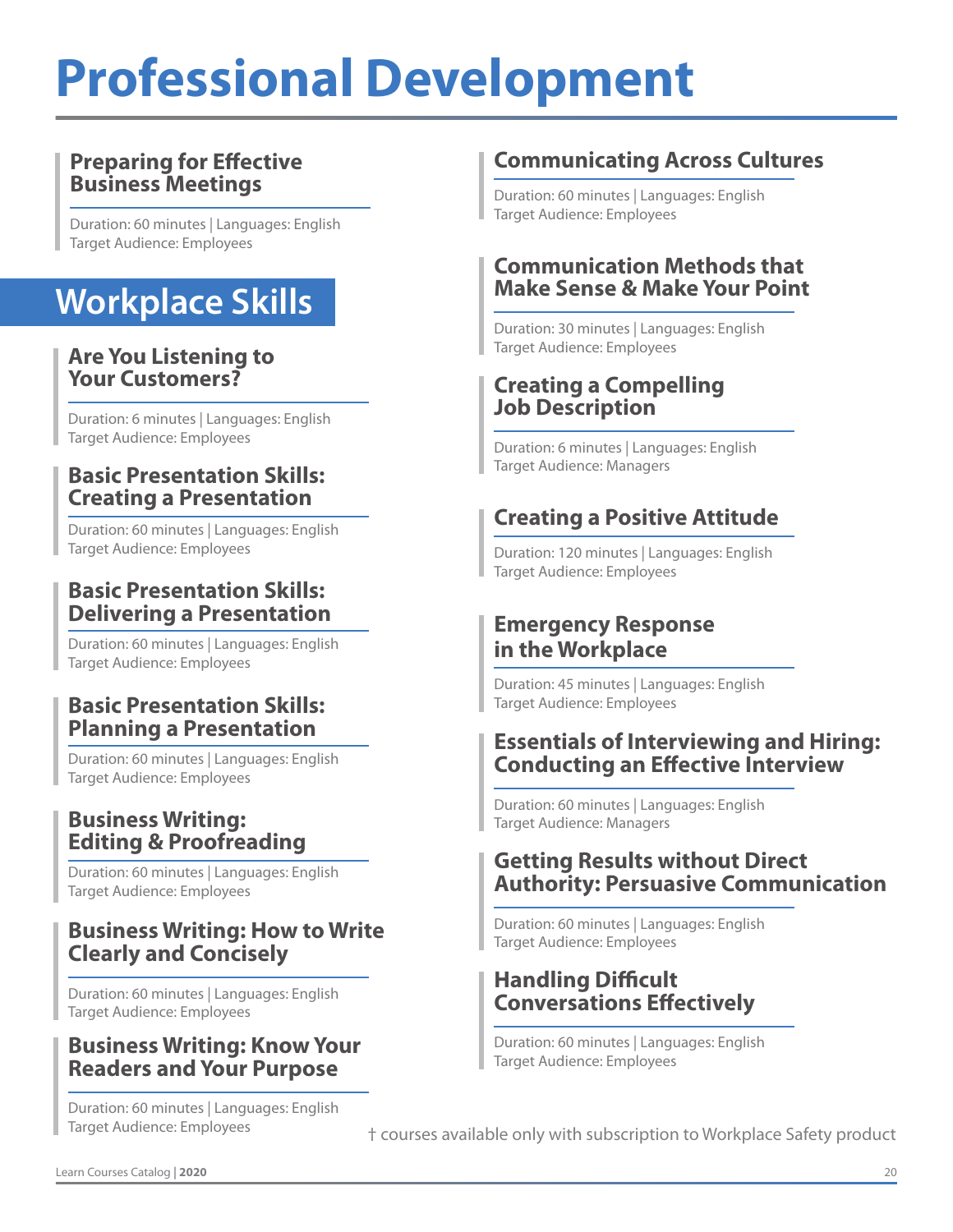## **Professional Development**

#### **Interpersonal Communication: Being Approachable**

Duration: 60 minutes | Languages: English Target Audience: Employees

#### **Interpersonal Communication: Communicating Assertively**

Duration: 60 minutes | Languages: English Target Audience: Employees

#### **Interpersonal Communication: Communicating with Confidence**

Duration: 60 minutes | Languages: English Target Audience: Employees

#### **Interpersonal Communication: Listening Essentials**

Duration: 60 minutes | Languages: English Target Audience: Employees

#### **Interpersonal Communication: Targeting Your Message**

Duration: 60 minutes | Languages: English Target Audience: Employees

#### **Interpersonal Communication: Targeting Your Message**

Duration: 60 minutes | Languages: English Target Audience: Employees

#### **Interviewing: Doing it Right**

Duration: 30 minutes | Languages: English Target Audience: Managers

#### **Listening Essentials: Improving Your Listening Skills**

Duration: 60 minutes | Languages: English Target Audience: Employees

#### **Listening Essentials: The Basics of Listening**

Duration: 60 minutes | Languages: English Target Audience: Employees

#### **Listening to Improve Conversation**

Duration: 60 minutes | Languages: English Target Audience: Employees

#### **Management Essentials: Confronting Difficult Employee Behavior**

Duration: 60 minutes | Languages: English Target Audience: Managers

#### **Management of People: Total Rewards**

Duration: 75 minutes | Languages: English Target Audience: Managers

#### **Solving Problems: Framing the Problem**

Duration: 30 minutes | Languages: English Target Audience: Employees

#### **Techniques for Communicating Effectively with Senior Executives**

Duration: 60 minutes | Languages: English Target Audience: Employees

#### **Getting Results without Direct Authority: Persuasive Communication**

Duration: 60 minutes | Languages: English Target Audience: Employees

#### **Telecommuting Basics: Communication Strategies for the Remote Employee**

Duration: 60 minutes | Languages: English Target Audience: Employees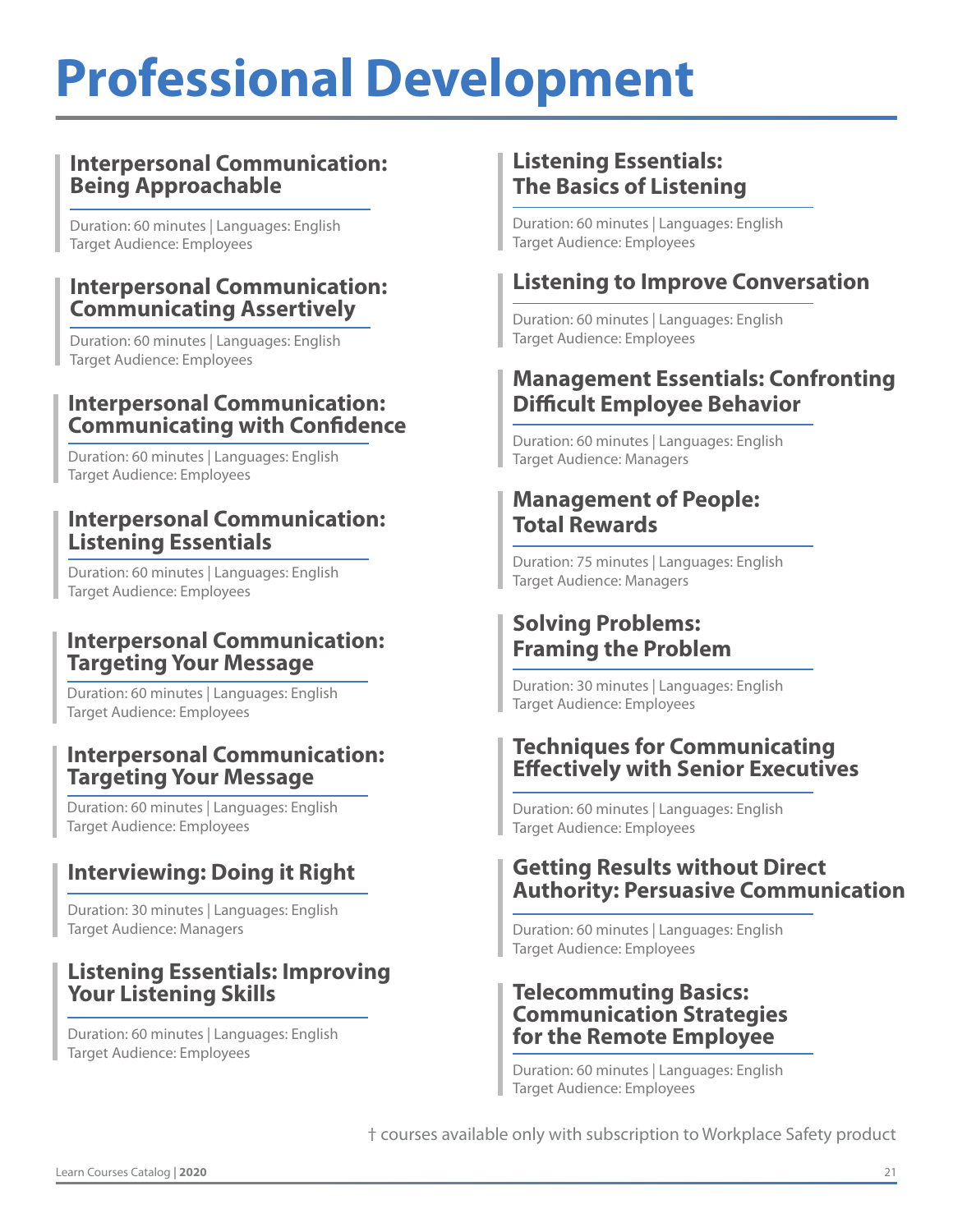## **Professional Development**

#### **The Internet, Social Media, and Electronic Communication**

Duration: 60 minutes | Languages: English Target Audience: Employees

#### **The Voice of Leadership: Effective Leadership**

Duration: 60 minutes | Languages: English Target Audience: Managers

#### **Time Management: Analyzing Your Use of Time**

Duration: 60 minutes | Languages: English Target Audience: Employees

#### **Time Management: Avoiding Time Stealers**

Duration: 60 minutes | Languages: English Target Audience: Employees

#### **Time Management: Planning and Prioritizing Your Time**

Duration: 60 minutes | Languages: English Target Audience: Employees

#### **Training and Development**

Duration: 120 minutes | Languages: English Target Audience: Managers

#### **Using E-mail and Instant Messaging Effectively**

Duration: 60 minutes | Languages: English Target Audience: Employees

#### **Working with Difficult People: Dealing with Micromanagers**

Duration: 60 minutes | Languages: English Target Audience: Employees

#### **Working with Difficult People: How to Work with Aggressive People**

Duration: 60 minutes | Languages: English Target Audience: Employees

#### **Working with Difficult People: How to Work with Manipulative People**

Duration: 60 minutes | Languages: English Target Audience: Employees

#### **Working with Difficult People: How to Work with Negative People**

Duration: 60 minutes | Languages: English Target Audience: Employees

#### **Working with Difficult People: How to Work with Procrastinators**

Duration: 60 minutes | Languages: English Target Audience: Employees

#### **Working with Difficult People: How to Work with Self-serving People**

Duration: 60 minutes | Languages: English Target Audience: Employees

#### **Working with Difficult People: Identifying Difficult People**

Duration: 60 minutes | Languages: English Target Audience: Employees

#### **Workplace Conflict: Recognizing and Responding to Conflict**

Duration: 60 minutes | Languages: English Target Audience: Employees

#### **Workplace Conflict: Strategies for Resolving Conflicts**

Duration: 60 minutes | Languages: English Target Audience: Employees